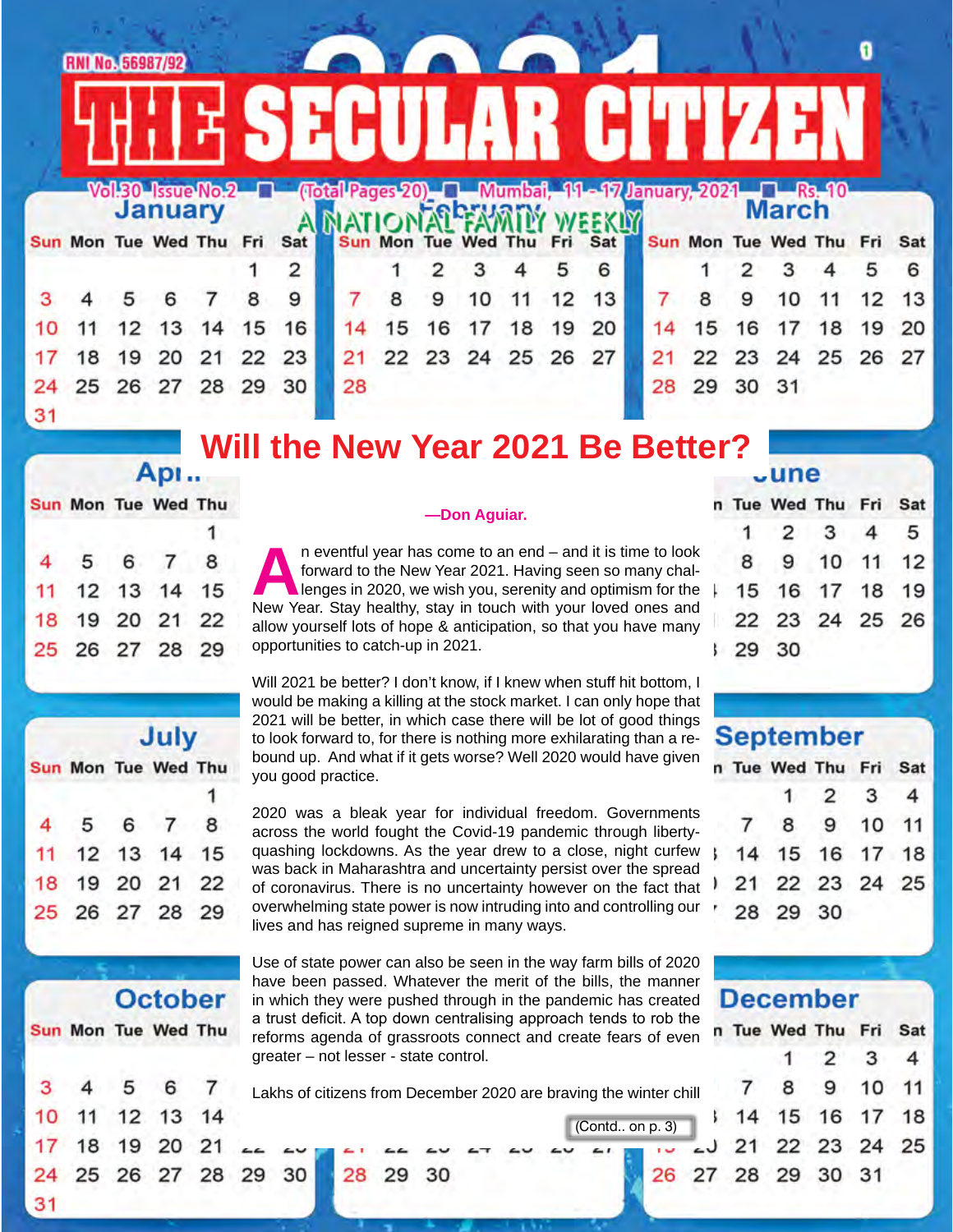# **Message of Pope Francis to Christian Young People**

*by Joseph M. Dias, S.J.*

**Which great affection, Pope Francis, addresses his Apostolic Exhortation, Christus Vivit (Christ is Alive) of 25th March** Francis, addresses his Apostolic Exhortation, Christus 2019, to all Christian young people. He says that he intends to remind them of certain convictions born of our faith, and at the same time to encourage them to grow in holiness and commitment to their personal vocation. The whole Church ought to become aware of the problems faced by our youth due to the prevailing confusion brought about by conflicting ideas, ideologies and values in today's world, largely under the influence of the mesmerizing mass media. In such a situation, the young need reliable guidance to find their way ahead and lead a meaningful life. The best compass they can access to navigate their journey through the perplexing problems and challenges they face, are the life and teachings of the God-Man, Jesus Christ, who continues to dwell amongst us and speak to us through the teachings of the Catholic Church. Youth are naturally motivated best by inspiring role-models. The role-model, par excellence, which the Church must always present to the world, in season and out of season, according to Pope Francis, is "Jesus Christ, the companion and friend of youth, whom it is always possible to encounter in the Church."

Millions of young people today are living in war-torn regions -- their lives, hopes and aspirations completely shattered by bombings, killings and terror on all sides. Who will give them hope and courage to rebuild their lives and their lands? Due to the ravages of armed conflicts, natural disasters, grinding poverty, discrimination (on the basis of race, colour, caste, sex, religion, culture), and injustice, millions are uprooted and forced to flee from their native lands and risk facing all kinds of dangers: rejection, uncertainty, and even death around every



corner. Children are separated from their parents, sold into slavery, suffer untold hardships and are barely able to survive. The plight of young girls and women, in such circumstances, is most pathetic. What future do they have? Who will liberate these youngsters from despair and helplessness, when they are bought and sold as sex-slaves and even mutilated for their body-parts and vital organs in our cruel and heartless world? Many children are snatched away from their families and compelled to wield deadly weapons to fight other people's wars, not knowing why they are fighting and risking their own innocent lives.

Those who live in the few advanced nations too are constantly being dragged into harmful and destructive ideologies, unleashed by powerful forces which manipulate the mass media for their own ends. Crass materialism is enslaving vast numbers of youth in the affluent countries, where a consumer society treats human beings as mere commodities -- valued only for what they can produce -- and there is no place for the sick, the old, the handicapped and the unwanted, who cannot compete with the rest of society. The media revolution is making millions of young people slaves of pornography, wasteful messaging, and addiction to cell phones and computers. What sort of a world are we preparing for the next generation? Can we reverse this trend and build a more humane society, in which people

have time for others, care for each other and can find a worthwhile ideal which will help them lead a happy, meaningful life, where every individual is respected and valued for what he or she is – a child of God endowed with respect, dignity and a unique place in the plan of God?

In his encyclical letter, Pope Francis presents our youth with some outstanding examples of young men and women, who attained great heights of sanctity and lived satisfying and inspiring lives, because they encountered Jesus Christ in their childhood years and surrendered totally to Him. Among these, we find well-known names like, Joan of Arc, Dominic Savio, Francis of Assisi, Therese of the Child Jesus, Kateri Tekakwitha (a young native of North America), and a few others from a variety of backgrounds in different parts of the world. We could add here, the name of Blessed Carlo Acutis, a teenager of our time, who was born in 1991 and passed away in 2006, at the tender age of 15 years. He was loved and admired by all those around him, a talented musician, and recognized by experts as a wizard with computers. From the day of his First Holy Communion, he never missed going to Holy Mass and receiving the Lord daily, praying long hours before the Blessed Sacrament and reciting the Rosary every day. Through this intimacy with the Lord Jesus, he realized that, "Our goal must be the infinite and not the finite. The Infinity is our homeland. We are always expected in Heaven…the Eucharist is my highway to Heaven." Having faced the same problems that our youngsters face today, in all their diverse forms, these youthful heroes and heroines of the Church can be a powerful source of inspiration to the young from every background and circumstance in our world of today.

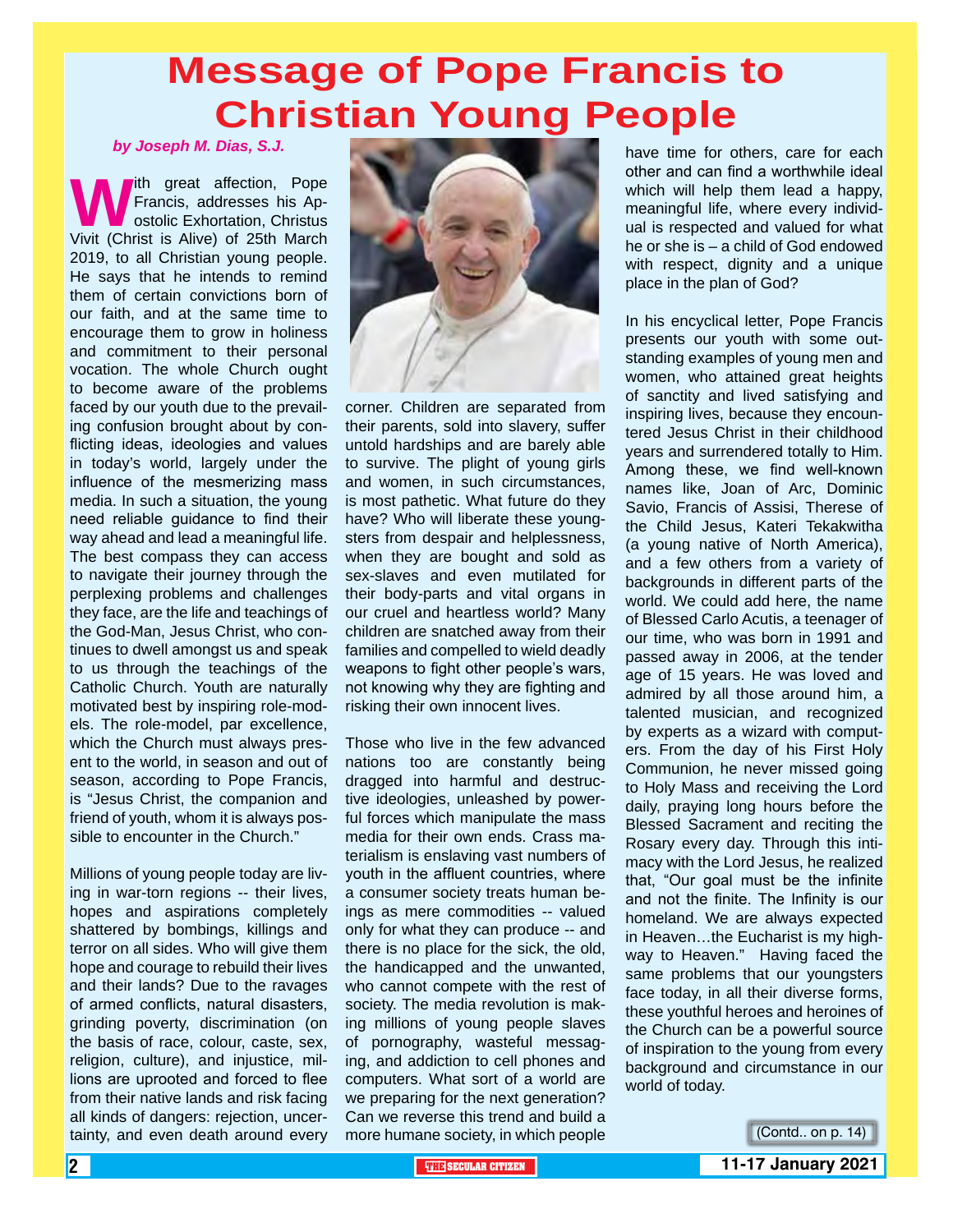| <b>THILE SECULAR CITIZEN</b>                                                                                                                                                                                        | <i><b>Advertisement. Tariff</b></i><br>Over all size 21.5 cms x 27cms • Print area 18 cms x 25.5 cms                                                                            |  |  |  |  |  |
|---------------------------------------------------------------------------------------------------------------------------------------------------------------------------------------------------------------------|---------------------------------------------------------------------------------------------------------------------------------------------------------------------------------|--|--|--|--|--|
| A NATIONAL FAMILY WEEKLY<br>$Rs.10/-$                                                                                                                                                                               | Full pg. back Colour (19 cms x 24 cms)<br>Rs. 18,000<br>Center spread colour(39 cms x 23.5 cms<br>18,000<br>Rs.                                                                 |  |  |  |  |  |
| <b>Vol.30 Issue No.2 January 11-17, 2021</b><br>99, Perin Nariman Street, Fort, Mumbai - 400 001.<br>Mobile: +91 9820485389 / 9820473103                                                                            | Full pg. inside Cover colour(18 cms x 24 cms)<br>12,000<br>Rs.<br>Full pg. inner colour (18 cms x 24 cms)<br>10,000<br>Rs.<br>Half pg. Colour (18 cms x 12 cms)<br>6,000<br>Rs. |  |  |  |  |  |
| E-mail: secular@sezariworld.com / seculardivo@gmail.com<br>Website: www.sezariworld.com                                                                                                                             | Full page B/W (18 cms x 24 cms)<br>7,000<br>Rs.<br>Half page B/W (18 cms x 12 cms)<br>5,000<br>Rs,                                                                              |  |  |  |  |  |
| <b>Editor: LAWRENCE COELHO</b><br><b>Subscriptions Rate:</b><br><b>E-paper Edition</b><br>One year (anywhere in India) Rs. 500<br>sent anywhere in the<br>Two years (anywhere in India) Rs.1000<br>world (by email) | <b>Small Size Ads B/W</b><br>12 x 12cms Rs. 2400 • 6 x 24cms Rs. 2400<br>18 x 6cms Rs. 1800 • 6 x 12cms Rs. 1200<br>6 x 6cms Rs. 700                                            |  |  |  |  |  |
| Five years (anywhere in India) Rs. 2000<br>One year<br>Rs. 600 or US \$15<br>One year (outside India) Rs. 3500                                                                                                      | <b>Matrimonial Classifieds:</b><br>• Rs. 500 per insertion (for 35 words) (includes box no.)<br>• Rs. 3000 for 12 insertions. (1 year The Secular Citizen FREE)                 |  |  |  |  |  |
| Digital copy of <b>THE SECULAR CITIZEN</b> now available through WhatsApp / Email for subscribers<br>worldover. Send in your request to : $+91$ - 9820485389 or secular@sezariworld.com                             |                                                                                                                                                                                 |  |  |  |  |  |

Our bank account details for Fund Transfer : Account Name: The Secular Citizen, Current Account No. 03552000006744, Bank: HDFC Bank, Branch : CST - Mumbai VT, ISFC code: HDFC0000355

(Contd.. from  $p. \overline{1)}$ 

to protest at Delhi's Singhu border. Citizens are in uproar. 2020 saw the apogee of state power. This trend needs to be reversed in 2021: a robust democracy is about We the people, not us the bloated state.

2020 had been a great leveller. Almost each of us were brought down to our knees in prayers. We believe now that, a supernatural force exists which runs the world. All those intangible things, which we took for granted, had become very valuable and all material things that we were proud to possess had suddenly lost its Sheen, no matter the price we paid, or will pay for it. With all the popular festivals being celebrated on an extremely subdued note, there has been an amazing parity in the way we all look at life. It has shown that all the things that shine are virtually a flash in the pan and the things that we value are things that we can actually beget on ourselves. Wealth has probably taken a backseat and we value Health and Peace as Prosperity.

For many - and perhaps even yourself – Christmas 2020 beckoned a great amount of INTANGIBLE EQUALITY that most of us have been subconsciously craving for which had been so different from so many before. Ongoing COVID-19 restrictions in some parts of the world had prevented family gatherings. The way in which we are able to celebrate Christmas looked different but the Saviour of the world whom we celebrate each year remains the same no matter what.

The Supposed BIRTH CELEBRA-TION of The SUPREME, no matter the FAITH WE FOLLOW , with typical FLASHES FOR SO LONG, HAS NOW CHANGED TO MODERATION. WE HAVE ALL LEARNED in 2020 TO LIVE IN LIMITS, SHARE TO THE OP-TIMUM, BECOME MORE ACCOM-MODATING, TOLERANT AND GEN-EROUS and with that have moved on to a new year 2021, as we continue to fight for family, faith, life and liberty.

Rules had being rewritten in 2020 and we learnt that many things once undertaken outside the home can be done equally well inside it. Shopping, education, healthcare, work. Though this year has been hard, we end it with a renewed sense of possibility. Buried in the stress and strain of Covid-19 are opportunities for renewal. This moment is akin to walking on a bridge, but it is a special bridge, because we are not simply waiting to see what is on the other side. Instead we have a hand in building our destination -To a new beginning in 2021.

When you look back on this past year, don't think of the pain you felt. Think of the strength you gained, and appreciate how far you have come. You've been through a lot, but you've grown a lot too. Give yourself credit for your resilience, and step forward into the New Year 2021 with grace.

Amid 2021's daunting challenges and visible signs of socioeconomic distress, wish we in sharply polarised India could share Angela Merkel's optimistic view of politics. "So one has to try to find compromises with mutual respect, but also with a clear opinion. That's politics – always looking to find a common way forward."

I am filled with gratitude for all that did not go wrong. And for the learnings gleaned from unpleasant experiences. I am also full of compassion and empathy for those who suffered and are still suffering. Let's hope that 2021 will unveil a new and promising chapter in our lives and enable us to deal ably with challenges.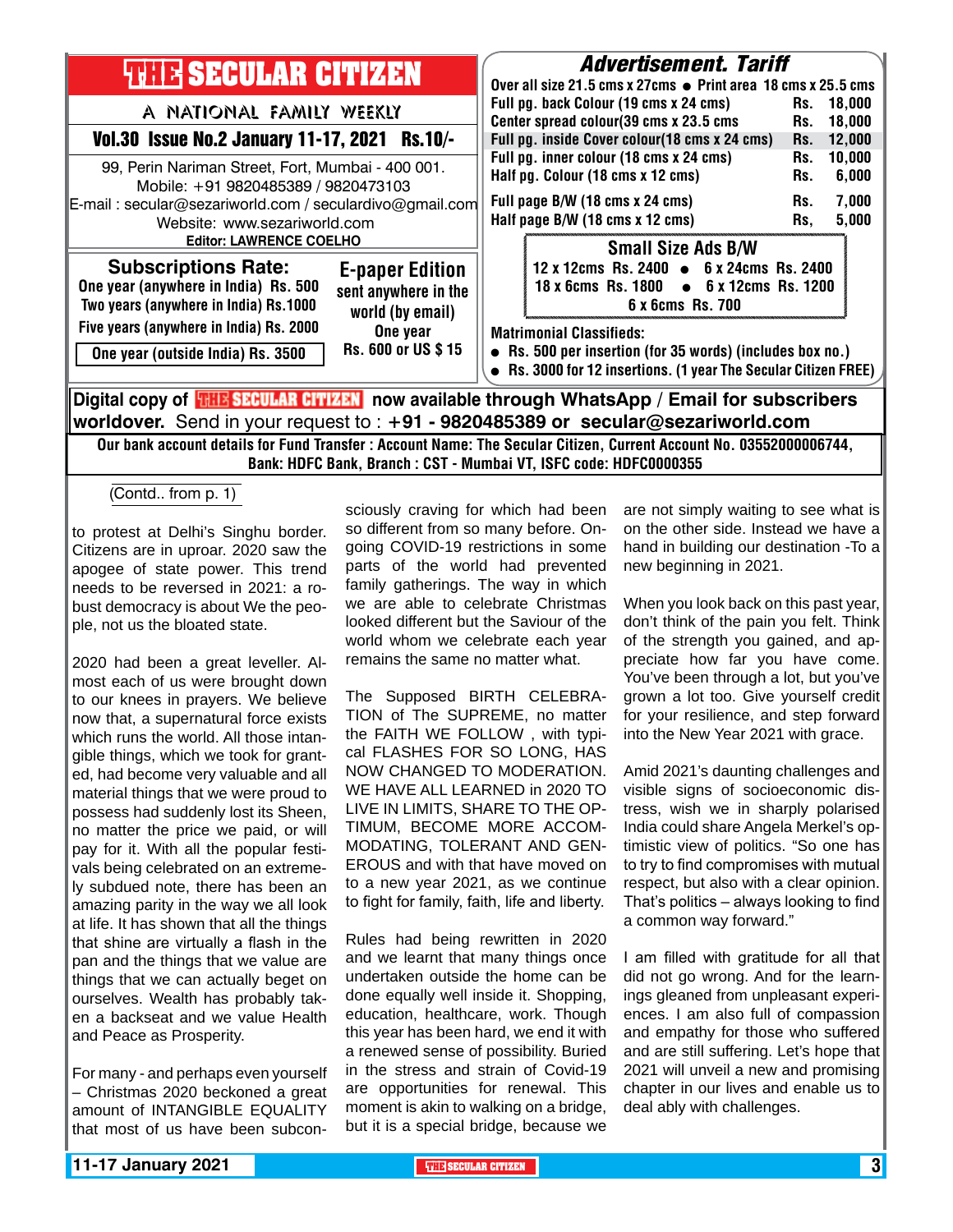# **Resilience Should Be The New Normal**

**2021 begins the new decade. Through the power of the Holy Spirit the keyword for the next ten years should be "Resilience". The spirit of humanity can overcome the catastrophe, the horrible dilemma of fear and the feeling of hopelessness as it compounds the plight of everyman. Your trust in the Holy Spirit will carry you through this exigency.**

It is only in Christ that we can enter the newness of life with resilience, to recover from the phobia which truly cripples the faithful, the human being who awaits the gifts to come.

Bram Stoker, author of Drac-

ula, said: "It is really wonderful how much resilience there is in human nature, let any outstanding cause, no matter what, be removed in any way, even by death, and we fly back to first principles of hope and enjoyment."

Can resilience be developed in any way? It can in three basic mantras, Challenge, Commitment and Control. Resilience has many other paths for development. The first would be to control tension and stress by taking care to exercise. You must be strong physically, emotionally and in confrontations. It then becomes easy to meet with challenges. The human strength to condition and control a problem is in your hands.

Resilience is to recover faster in the hour of a tough situation. The English author, Angela Duckworth, wrote, "Enthusiasm is common. Endurance is rare." There is much to gain in that sentence when resilience is put to the test. Endurance, I believe, comes from the spirit of resilience, the inner power to overcome. A failure is never the end, only the beginning to a person empowered by resilience, the ability to rise above lost ground.

When saint Paul was arrested by the Romans for spreading the Word of God, he Was imprisoned in a dungeon. Paul used the situation to write gospel letters found in the New Testament, considered by the Catholic Church as Jewels in the arena of Scripture. After denying having known Christ, saint Peter went on to become the First Pope, the Vicar of Christ on

earth.

There are noticeably six measures of Resilience. The **FIRST is to begin with an honest trust and belief in**  BY MELVYN BROWN the act of being able to

**cope with a problem.**

**The SECOND would be to have the courage to stay close and connected to forms of encouragement and support.**

**The THIRD measure is to feel at ease when you speak about your troubles and success.**

**The FOURTH is to be charitable and to be of assistance to others.**

**The FIFTH measure should be to activate and motivate your emotions.**

**The SIXTH skill would be to cultivate an impression of survivorship.**

Robert Jordan in his book, The Fires of Heaven, said: "The oak fought the wind and was broken, the willow bent when it must and survived." From those lines we understand that humanity, by a quick reaction of intelligent thought may override any storm easily.

Pope Francis recently stated, that men and women could make a difference in ordinary life. His call to for-

give and bear witness is only possible when we cultivate resilience. "To bear witness to Jesus right where we live and everywhere," said the pontiff, is possible.

"Resilience is accepting your new reality, even if it's less good than the one you had before. You can fight it, you can do nothing but scream about what you've lost, or you can accept that and try to put together something that's good." –Elizabeth Edwards. Resilience can help you to return good for evil, or give love for hatred.

The stones of hatred used in places where demands are made in a rage of violence by hurling stones, does no one any good. Shower the enemy with flowers in return. It will make the opposition turn back from throwing stones. You can win if you have cultivated resilience, the art to recover quickly from a bad time.

## Subscriptions for **THIT'S SECULAR CITIZEN**<br>Renewal as well as New, can be

sent through Bank Fund Transfer to any one of the following banks:

Bank: HDFC Bank Branch : CST - Mumbai VT Account Name: The Secular Citizen Current Account No. 03552000006744 ISFC code: HDFC0000355 or Bank: Citizen Credit Co-op Bank Ltd., Branch : Colaba, Mumbai Account Name: The Secular Citizen CurentAccountNo. 2090031000000489

Please inform us through email: secular@sezariworld.com or through phone: 9820485389 after transferring the same.

ISFC code: CCBL0209003

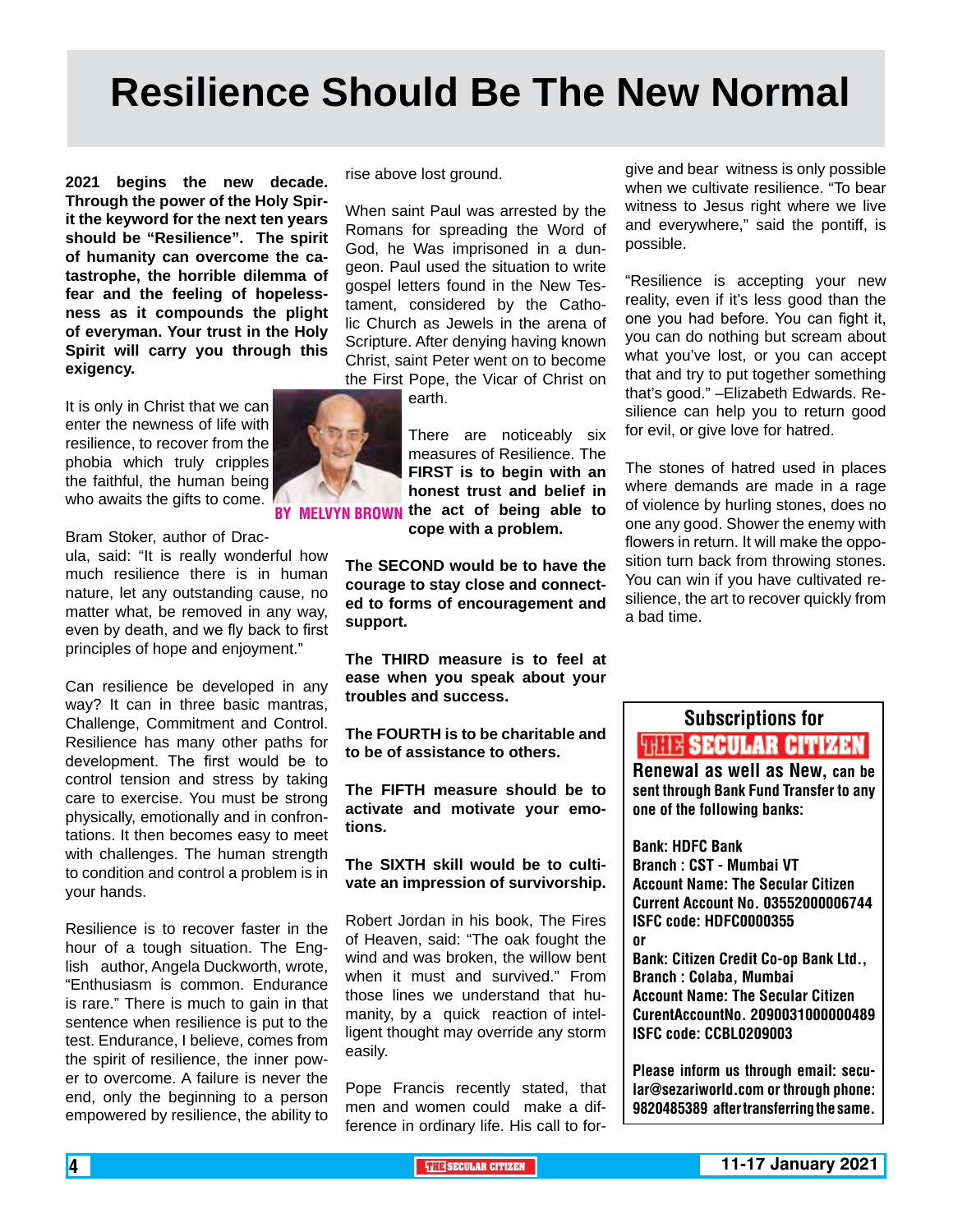

## **Revisit Gospel**

The season of Advent is upon us. It will lead upto the Christmas season which ends on January 6. As Christians celebrate the birth of Jesus Christ, one would do well to revisit the four parts of the Holy Bible, known as the Gospels. The Gospel of St. Luke tells us the most about Jesus' birth, and the Gospel of St. Matthew tells us another part of the story. The Gospel of St. John tells us that Jesus Christ came from God to bring His Word or message to all. The Gospel according to St. Mark describes Jesus' adult life, introducing it with the words, "The beginning of the good news of Jesus Christ, the Son of God....". Mark tells of John the Baptist who predicts the coming of a man more powerful than himself. As Boney M. sang, "And man will live for evermore because of Christmas day" (meaning, Christ's birth).

 Advent gives us a vision of our lives as Christians and shows us the possibilities of life.

> *—Jubel D'Cruz, Dombivili, Mumbai*

## **Banking scenario grim**

 Covid-19 has not only taken a toll of millions of lives in the country, but also eaten into the vitals of the country's economy, causing a nationwide slowdown in economic activity , rendering lakhs of people jobless and threatening the livelihood of several others. Millions as a result are facing a bleak and uncertain future, especially the senior citizens who now have to manage on the meagre interest rates on their Fixed

Deposits in private and public sector banks, which are now down to rock bottom level. To make matters worse , a few private and Co-opertaive banks are placed under RBI moratorium on all banking transactions, including withdrawals by depositors. The situation is so bad that depositors who are facing hardships in their day to day living because of financial constraints, are also unable to withdraw from their Fixed deposits in times of emergencies. A few private and Cooperative banks are also fighting for survival and now luring their clients by offering attractive fixed deposit interest rates to replenish their depleted reserves. The bait is too difficult to resist, but the fear of RBI sanctions and overnight closure of private and Cooperative banks continues to loom large over depositors, who now have become wiser and prefer prefer to play safe by investing in public sector banks even at rock bottom interest rates or keep their money safely at home . The entire banking system in the country has become so unsafe and dicey, that no one can be sure which bank is safe and what will be the fate of their life savings when one wakes up in the morning.

*— A. F. Nazareth, Alto Porvorim, Goa* 

## **Should have explained the Situation**

With reference to Malaika failures, allow me to refer to your last issue and matter published in this regard. Under the name of 'A F Noronha, Goa', the writer has very rightly pointed out that Malaika and it's key operators flourished and grew by the blessings of Churchmen and certain media build

up. I am not aware if this person is an investor or not, or if she/he is aware of the deep distress and depression that the collapse of this Malaika has caused to unsuspecting simple people, mostly elder members, who invested their savings in this organisation and are now in penury practically.

It is most astonishing and distressing that Malaika Chairman Mr.Gilbert Baptist and Directors, over the whole of year 2020, made no move to officially and in terms of law, inform and explain the true situation and present a preventive plan, which is very morally and professionally wrong and suspect.

Under the circumstances, and considering that 99% of investors / depositors are from the Konkani Catholic population of Mumbai, Mangaluru, Goa and overseas, it is positively called for that the Church authorities and the concerned media publishers, who have stood by and now silent/not visible, should immediately intervene and form a suitable platform to resolve this sordid matter which reflects badly on the community. Urgently needed that the matter is defused by recognised community and Church leaders. The fact that so far these have made no apparent move does not reflect well. This is an appeal on behalf of the suffering investors, particularly in Mangalore who are facing untold and serious hardship and stress.

It may be noted that as of today, Mumbai dailies have published that 3 directors have been taken into custody and remanded till December 8, on refusal of bail by the Supreme court. This fact surely calls for a face saving action by social/community leaders in Mumbai and Mangalore; and the sympathizers of Malaika. Also, the Govt. Body issuing the approval to run the firm should duly investigate and intervene. No, doubt that those who have initiated legal action will gladly consider a fair and early resolution.

> *—Ivan Saldanha-Shet, Mangaluru.*

**11-17 January 2021 THE THE THE THE SECULAR CITIZEN THE THE SECULAR CITIZEN** 

<sup>(</sup>Contd.. on p. 11)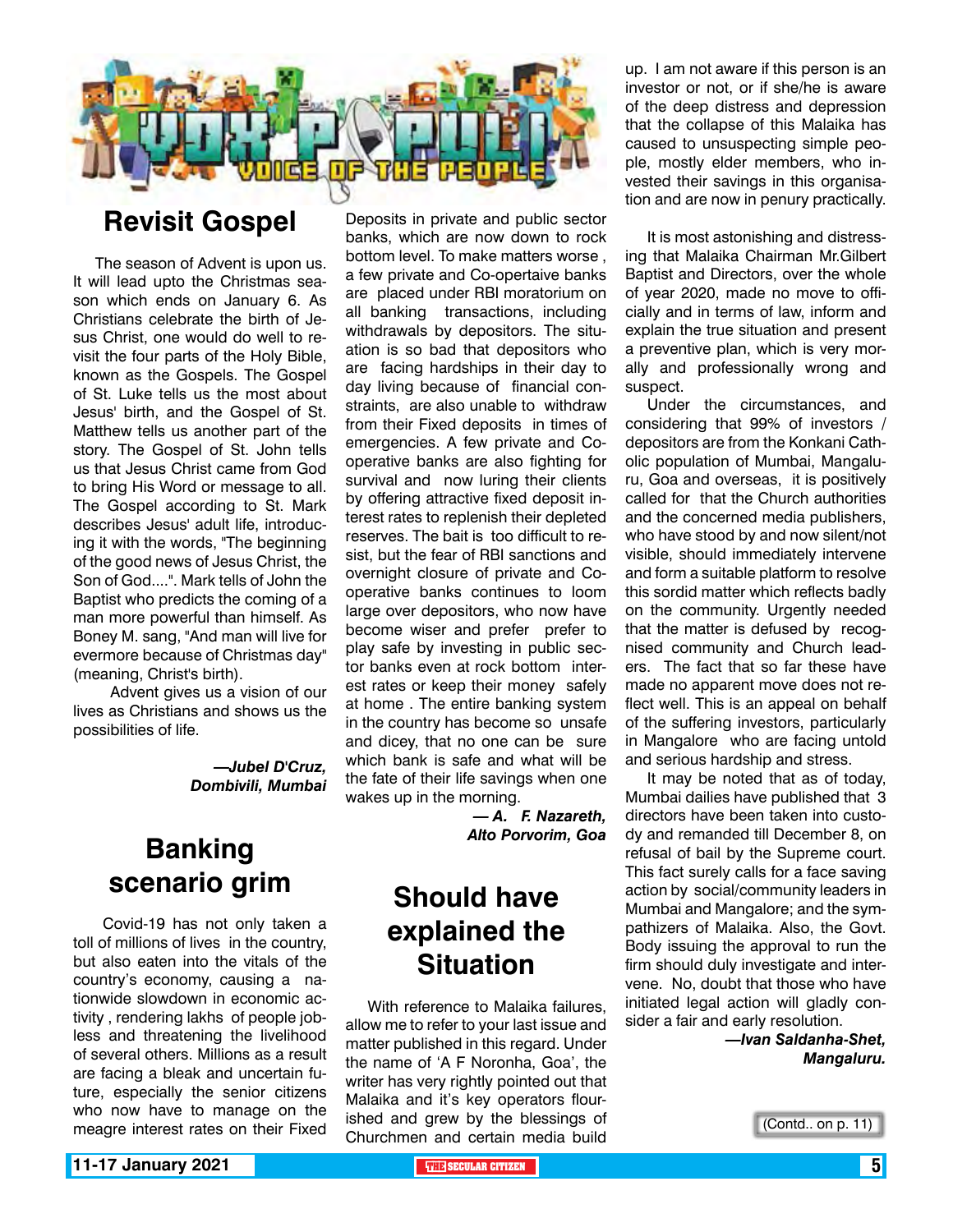# **NEW YEAR 2021 Needs a 4th King**

#### *- Ivan Saldanha-Shet.*

**NEW YEAR 2021** has brought a sense of hope to people all over, 2020 was overshadowed by the Corona Pandemic and it's continuing chaos. Every l continent of the world is plagued by serious trouble and pain with the future very confused. Matters, seen

and unseen, are a mess of despair all around. Ordinary people have lost faith and recourse to God in different ways according to their inspirations and will, in a very positive manner. Apart from world powers, religious leaders of all categories, instead of facing facts and reaching out in a more concrete/ rational manner to deprived and suffering; are all plans for rituals, celebrations and mean enjoyment - truth, empathy and justice are lost. The Birth of JESUS CHRIST over 2000 years ago brought hope and promise to humankind according to the Christian scriptures. NEW YEAR 2021, is sure to pose a

challenge and the needs are unclear. Deeper consideration and better direction and action are needed. Pope Francis says, "culture of care" is the compass to reach peace in the world and has chosen a relevant theme, "A Culture of Care as a Path to Peace", on the occasion of the celebration of 54th World Day of Peace on January 1, 2021.

#### **The Fourth King :**

Have you heard and understood the 'Fourth King'? Maybe there lies a better answer? In the mountains of ancient Persia, lived Artaban, whose study of the planets and the stars led him to predict the birth of a King of Kings. He acquired lustrous pearls, flawless rubies and many precious gifts — which he intended to carry as tribute to the Divine Babe. He then set out for Jerusalem where he had arranged to meet up with other wise men, or Magi, to find the newborn King.

This fourth king, Artaban, who lost the

star and did not reach the hallowed spot in Bethlehem along with the tree kings; is now more relevant and noteworthy. Legend says more than three Kings started out, guided by the star. The Kings steadily followed the star and three are said to have reached the Divine Babe for the 'Epiphany' in Bethlehem. But, a fourth King did not



reach in time - why what was his significant fault and when did he manage to reach?

Like the good Samaritan in the Bible, our 4th King, was at heart a very considerate and sensitive person, he lost sight of his purpose due to his sense of righteousness, justice and failed to follow the star with his wise companions, he stopped quite early in the expedition to help some sick persons, aged people, suffering fallen folk of all kinds....and tarried with them. So, what happened to him....may be not different from what is happening to ordinary 'people of good will' everywhere today.

Modern commercialism, consumerism and morality has far removed 'Christmas' and it's focus 'Christ' for the good of humankind. With no positive recourse, the marginalized, suffering and deprived are in deep unrelieved pain and suffering; while the powerful, lacking integrity in many spheres of life, are richly feasting and celebrating. Few of 'Good Will' strive in the futility of welfare of the poor and marginalised. Prayer and ritual is largely on the lips and gestures and very rarely in mind, action and heart. Reflecting on the 'FOURTH KING' and what he faced and experienced perhaps may give humans a better direction and path to bring peace, joy and happi-

ness in abundance for more needy people. God does not always do the needful he inspires and equips people living on earth to achieve good by goodwill largely.

#### **The 4th King - Artaban - 33 years later :**

YES, he managed to reach Jerusalem 33 years later, weak , and worn, unrecognizable as a KING at an advanced age of 70 plus years, and asked for JESUS the CHRIST. All around him was silence and they pointed to an unrecognisable dirty man bathed in blood with deep bleeding wounds, carrying a heavy cross like a crim-

inal. It was a thunderbolt to him. His mind gave way when he saw that the man was being crucified, he lost consciousness and collapsed at 'Calvary' in agony and in a coma. After 3 days he slowly gains consciousness and is told that JESUS of Nazareth was RIS-EN. Full of Joy, hope and wonder, he sees the Risen Christ standing near him and from his gaze realises the message radiated to him alone " Worthy King , you have followed my will unceasingly and paid me homage and worship since the day I was born. You have done well the will of my Heavenly Father, God Supreme; your gifts have truly pleased me every step of your way." He was immediately well and strong and the LORD promised him, as all faithful and good are assured "You will be with me and receive your great reward".

Let this Artaban, the 4th King that we now know, be a model even to those who can not act or participate in a

 $R^*$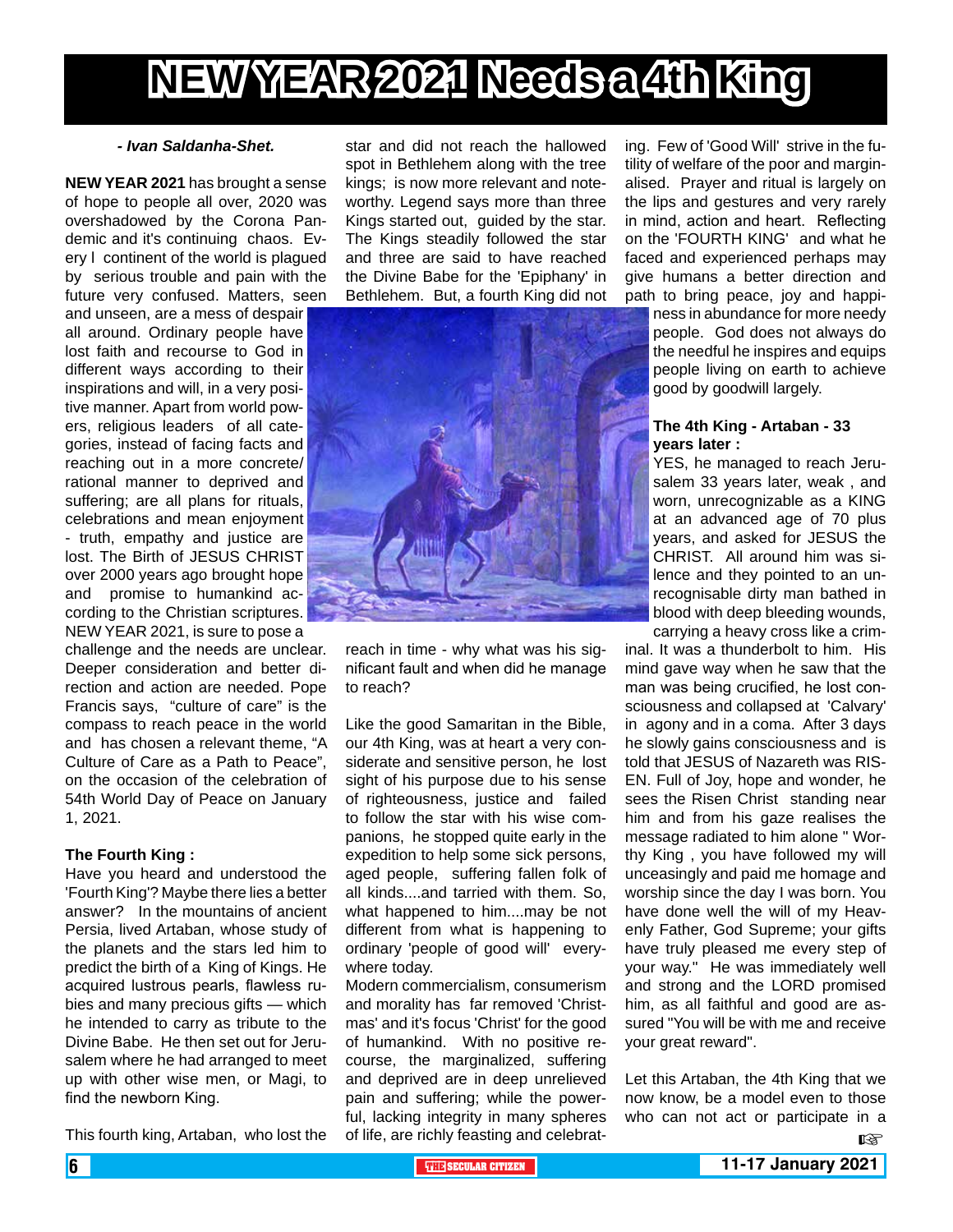# **Another Year to Live!**

*"Another fresh new year is here... Another year to live! To banish worry, doubt, and fear, To love and laugh and give! ……………."*

As the old Year, grown weary and wrinkled after three sixty five days of living dangerously, prepared to hand over to the young and unsullied new one, it had words of advice to offer him. "Learn from my failures, I was a slave to the greed of mankind and now I shall go free to find peace and leave the strife behind." The New Year with a wreath of fresh blooms on his golden curls, a happy smile of anticipation playing gently at the corner of his mouth and his blue eyes dancing merrily in his innocent face, failed to gather the underlying meaning in the old guy's words. His look of askance was indeed comical.

#### (Contd.. from p. 6)

vilifying manner, not be ostracised and judged in the absence of understanding or the lack of it. All other 'Kings' may conform to and/or bow to the ease of the majority and forget the desire and demands of the Supreme justice and seek 'acceptance' of the unawakened.

The Fourth King could well be the inspiration that needs to fill all 'people of Good will' in this difficult situation of 2020/2021 to change the self centeredness destroying the universe and humanity. Only a renewing change of the human at all levels and goodness and integrity of the higher order will spell a future that is true and a solace to all everywhere. Let the real JOY of this renewed meaningful CHRISTMAS, spread and fill all humans in heart and spirit to radiate all the good possible to make the NEW YEAR 2021, really Blessed in all manner. Do not fear and hesitate to be a 4th King.

The fading Year, in an effort to convey to his successor the possibility of the wheel of time spinning out of his young hands, continued. "Look at the scars and burns on me. When men, driven

by their evil ambitions and blinded by their own interpretation of truth and justice, turn destroyers of souls and minds, they scorch all that gets in their way. The rhythm of life gets disrupted giving way to chaos and pain." The fresh-faced youth waiting for his turn at the helm of time was bewildered. Just one

night away was the beginning of his reign and he was raring to launch himself into his destiny.

"No old Father. That is not what I see for mankind. I have brought a huge hamper of goodies for the human race, which will restore its hope of a better tomorrow and trust in the goodness of all men. I have three sixty five dawns filled with the colours of joy and peace and the same number of sunsets hued with the glory of faith, hope and charity. It will be a time of undisturbed quiet and harmony. There will be new gladness in the sunny air and wisdom and understanding in every heart. I have gifts galore that can convey love and fraternity to all. And I know all this shall not be wasted!" blurted out the New Year in one breath. His own determination to turn the tide of terror in the world had lent his fair face a glow of confidence and it shone radiantly.

The old grizzled senior did not answer but his enigmatic smile said it all. "Is it not what I had felt and said with the same amount of confidence all those long and weary three sixty five days ago?" he told himself. How things had turned out to be so different, he had lost control of the destiny of mankind and now he was happy it was coming to an end, this nightmare of hatred and suffering! But his next words did not reflect his cynicism, "Yes, maybe you

will change the destiny of the world, my best wishes to you. And now I will seek the balm of that much needed slumber.May the Lord of eternity go with you lad!" He wearily took the next step towards eternity…….

Take a close look at the treasury of gifts the New Year has for us.

**"I am the New Year. I am an unspoiled page in your book of time.**

> **I am your next chance at the art of living. I am your opportunity to practice what you have learned about life during the last twelve months……….**

> **I am your opportunity to renew your allegiance to Him who said, "Behold, I**

**make all things new." - Bible Illustrator**

The Holy Father guides us into a renewal of our allegiance to HIM. With the Apostolic Letter "Patris corde" ("With a Father's Heart") issued on 8th December 2020, the Solemnity of the Immaculate Conception of the Blessed Virgin Mary, Pope Francis celebrates the 150th anniversary of the declaration of Saint Joseph as Patron of the Universal Church. The Pope has proclaimed "Year of Saint Joseph" from 8 December 2020, to 8 December 2021! Another year to live and to love, laugh and to give!

*"Even through Joseph's fears, God's will, his history and his plan were at work. Joseph, then, teaches us that faith in God includes believing that he can work even through our fears, our frailties and our weaknesses. He also teaches us that amid the tempests of life, we must never be afraid to let the Lord steer our course. At times, we want to be in complete control, yet God always sees the bigger picture. "*

I wish you love, laughter and blessings!

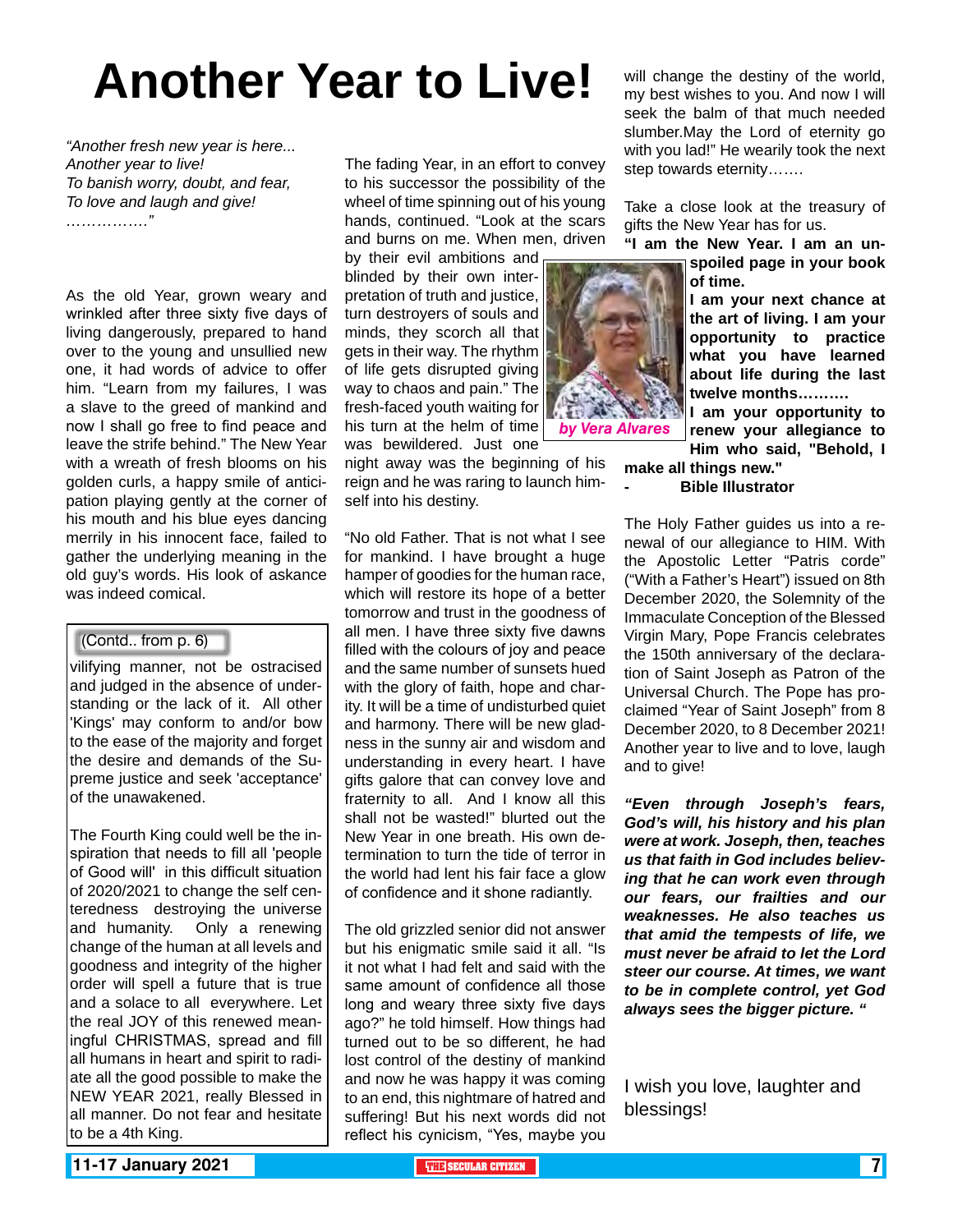# **Goa Congress And The 'Girish' Stalemate**

**A** pparently, the Congress in Goa has been doing everything but enhancing its reputation as a strong Opposition to the BJP. By aidhas been doing everything but enhancing its reputation as a ing defections, no doubt the Saffron party has shrunk opposition space in an unseemly way. But the Congress too has been grossly guilty of not anticipating these ruses thus failing it keep its flock together.

Electoral disasters have hence been a natural consequence! But for the Congress, staying out of power for such a considerable period of time has been a mind-boggling adversity. Naturally, a pall of gloom has descended on the party headquarters in Goa.

All-India Congress Committee incharge of Goa Dinesh Gundu Rao was in the state for a two-day visit with the aim of reorganizing the party following a thorough analysis of its rout in the recent Zilla panchayat polls.

In the event of any debacle, the search for a scapegoat to pin the blame on continues to this day unabashedly. In modern day parlance 'witch-hunting' is a term one usually associates with this abominable practice indulged in by political parties to keep a clean slate.

The resignation of Girish Chodankar as the Goa Pradesh Congress Committee Chief is one such instance that necessarily needs to be seen from this perspective!

Let us for once understand that the Congress in Goa is today a political dispensation that fails to justify its stature as the grand-old party of the country.

Mutilated beyond recognition, the party in Goa is virtually gasping for breath. Seriously in need of rehabilitation, efforts were to be made to revive the fortunes of the party in a gradual and phased manner.

But the Congress has been guilty of behaving as if things were normal and believing that the series of setbacks it has been suffering ever since the saffron-wave swept the state, and the nation, is a just a temporary phase in its 'glorious' existence and would seemingly have no bearing on its electoral fortunes.

An occasional victory for its candidates here and there only accentuated the complacence!

Although the senior leaders would not want to admit *by Pachu Menon* it, the infighting that has infested the party has had a

> cancerous effect. The blame-game within the party continues as if there is no end to it.

> Quick to take to the media, senior party members have made a mockery of themselves by going public with their views on the affairs of the party. The 'seniors versus political novices in the party' argument that has preoccupied some of the leaders in the state is drawing unnecessary attention for the frivolity of the whole issue.

> Besides, the young brigade bemoaning the domineering attitude of many of the senior leaders and a spate of resignations by minority leaders in the party throws a big question mark over the democratic functioning in the party.

> The saffron-blitzkrieg has made the Congress in the state politically inconsequential in the present order of things. As good as a fledgling in the state's political scenario, the Congress has to literally claw its way back into recognition. Only a united effort will help sustain the momentum!

> Unfortunately the grand-old-party has today become a refuge for aspirants who have no qualms in deserting the

party for greener pastures, as and when the opportunities present themselves!

The fact that over a third of the present ruling in the state constitutes of the turncoats who have ambled over to the 'opposition' bears testimony to this unhealthy trend that has come to characterize politics in Goa today.

Coming back to Girish Chodancar!

How is it that as the President of the party, he feels obliged to put in his papers citing reasons of poor showing by the Congress in the ZP polls! Have the decisions been entirely his own that senior leaders in the party are baying for his blood for the humiliating defeat!

The same exercise was repeated earlier in 2019 when several office bearers including Goa unit Chief Girish Chodancar resigned on June 28 taking the responsibility for the Lok Sabha poll debacle of the Congress in Goa.

This came about after the resignation of Rahul Gandhi as the Congress President owning total responsibility for the party's overwhelming defeat in the 2019 general elections.

However, the mass resignation by several office-bearers who were of the opinion that it was the collective responsibility of all the leaders who were in the front and were responsible for leading the party in their respective states and hence had no moral right to continue in the top posts did sound a sincere gesture!

Besides, these resignations were effected to give a free hand to Rahul Gandhi to restructure the party at all levels.

That nothing much was heard about the resignation and Girish continued as the Congress Chief in Goa says a lot for the indecisiveness in the party!

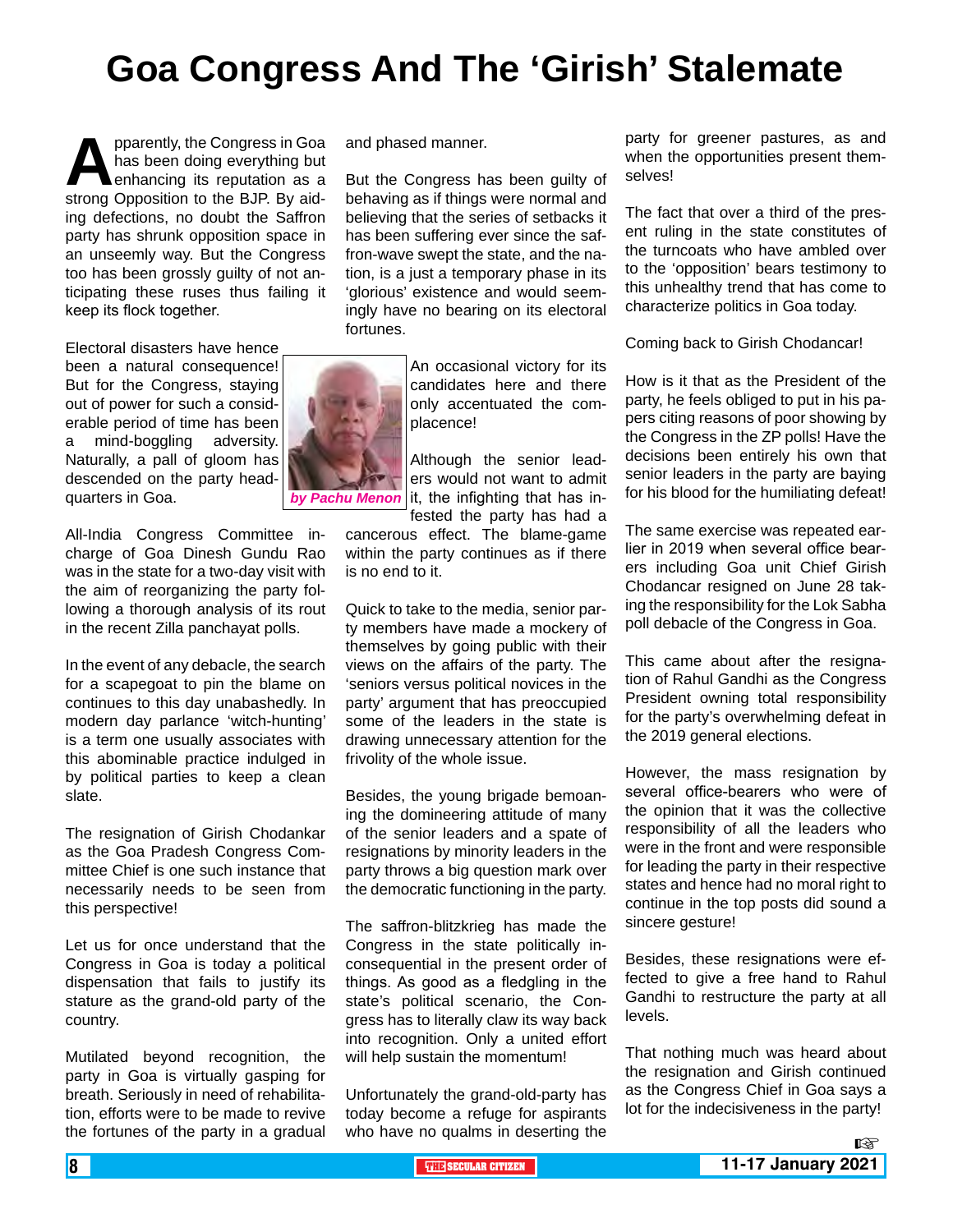#### (Contd.. from p. 8)

What the Congress requires today are leaders with exceptional organizational skills who can revitalize the party.

If one of the stalwarts does take over as the President of the GPCC, the simmering dissent within its and ranks and leadership will come to haunt the Congress in Goa before long. For it is wellknown that none of the Congress-leaders in the state see eye-to-eye with one another.

Basically it is not the 'Girish' factor that has unsettled the Congress in Goa! It is the blame-game that is costing the party dear.

As so rightly observed by the party's Goa desk in-charge, Congress needs to focus on regaining the trust of Goans before seeking their mandate to form a government in the state.

Rather than show resentment over the results in the elections, it is necessary that the party bigwigs think of strengthening the party at the grassroots level. It is not the leadership issue that the party should be bothering about right now!

If the Congress in Goa is to be resurrected, youngsters should be promoted to stellar positions in the party. With the mantle of leadership falling squarely on young and emerging leaders, the seniors in the party could guide them in managing the affairs of the party. It is a collective responsibility.

Setbacks should always serve to motivate strong comebacks!

## **St. Joseph the Just Man!**

#### **by Dr. TREVOR COLASO**

In the past 150 years, nearly every Pope has taken steps to further devotion to St. Joseph (SJ)! Pope Pius IX on 08 December 1870 proclaimed SJ as "Patron of the Universal Church"! And Pope Pius XII in 1955, instituted the feast of "Saint Joseph the Worker" on 01 May!

Pope St. John Paul II in his Apostolic Exhortation, "TheGuardian of the Redeemer", calls St. Joseph a "just man, unwilling to put Mary to shame" (Matthew 1:19). It means that he was law-abiding, righteousness, and a man of integrity and virtue, for all humanity to imitate!

SJ personally transformed or transfigured the 7 cardinal vices of pride, greed, lust, envy, gluttony, wrath and sloth; into the capital virtues of humility, love, chastity, gratitude, temperance, patience and diligence - through his beneficial behavior as a most honorable husband and self-sacrificing spouse of the Blessed Virgin Mary!

#### **Patris Corde – With a Father's Heart!**

Pope Francis in his above Apostolic Letter dated 08 December has now proclaimed a "Year of Saint Joseph", from 08 December 2020 to 08 December 2021. He describes SJ as a tender and loving husband; an obedient and accepting father; a creative and courageous being; and a working dad in the shadows. (Some excerpts):

"SJ has helped us see more clearly the importance of ordinary people, who far from the limelight, exercise patience and offer hope! SJ 'concretely' expressed his fatherhood through an offering of love, placed at the service of Mary and the Messiah!"

"SJ by his obedience (fiat), taught Jesus the will of the Heavenly Father! As an accepting father, SJ accepted Mary unconditionally – an important gesture today, where psychological, verbal and domestic violence towards women is so evident!"

"SJ is courageously and firmly proactive; because with the Holy Spirit's gift of fortitude, SJ is able to tolerate life with all its contradictions, frustrations, and distresses!"

"SJ is the special patron of those forced to leave their native lands, because of wars, persecutions and poverty. He is the guardian of the Church, the Body of Christ!"

"SJ was a carpenter who earned an honest living. He teaches us the value, dignity and joy to eat bread, the fruit of one's labor … Work is also a means of partaking in the work of salvation; a resource to develop our talents and put them at the service of the Church, and fraternal communion; by cooperating with God as cocreators!"

"SJ is the earthly shadow of the Heavenly Father; and instructs us in the care of children and raise them to be responsible citizens!"

"SJ is described as a most chaste husband, the exact opposite of domineering possessiveness; a service with servility; and a charity with a welfare mentality!"

#### **Acronyms for Saint Joseph!**

Below are Scriptural Exhortations to inspire and activate!

- **J-Just man**: "God has shown us what good is required – To be 'just', to love mercy, and to walk humbly with Your God" (Micah 6:8). Are we unbiased, open-minded and equitable to our spouses and children, even if they are females and daughters?
- **O-Obedient one:** "Through Christ we have received grace and apostleship to call all the Gentiles to the 'obedience' that comes from faith in His name" // This is love: that we walk in 'obedience' to God's commands. (Romans 1:5 //2 John 1:6). Ask ourselves, are we obedient to God's Ten Commandments and to the teachings of the Catholic Church on marriage, contraception and family life?
- **S-Silent person:** "The 'quite' words of the wise are more to be heeded than the shouts of a ruler" (Ecclesiastes 9:17). There are no words of SJ recorded in the Bible. Do we listen to the Sunday Readings to stimulate us? Do we spend time before the Eucharistic? Do we use our speech for gossiping or backbiting? Or do we utilize our time to building up the Body of the Church?
- **E-Exemplary character:** "If I Your Lord and Teacher have washed your feet, you also ought to do likewise. For I have given you an 'example' … If you know these things, blessed are you if you do them" (John 13:13- 17). What examples are we demonstrating to our spouses and to our kids? Do we teach them the essentials of our Catholic faith? Are we living the vocation as leader of the family?
- **P-Patron devout:** "Blessed are the dead who die in the Lord, says the Spirit; that they may rest from their labors, for their deeds follow them" (Revelation 14:13). Ask SJ to protect your family from immorality on TV, mobiles and media. SJ is also the Patron Saint for a happy death. Pray to him for a peaceful journey!
- **H-Helper always:** "Each of you should use whatever gift you have received to serve others as faithful stewards of God's grace in its various forms" (1 Peter 4:10). The Holy family worked as a TEAM – Together Everyone Achieves More!

 $\bullet$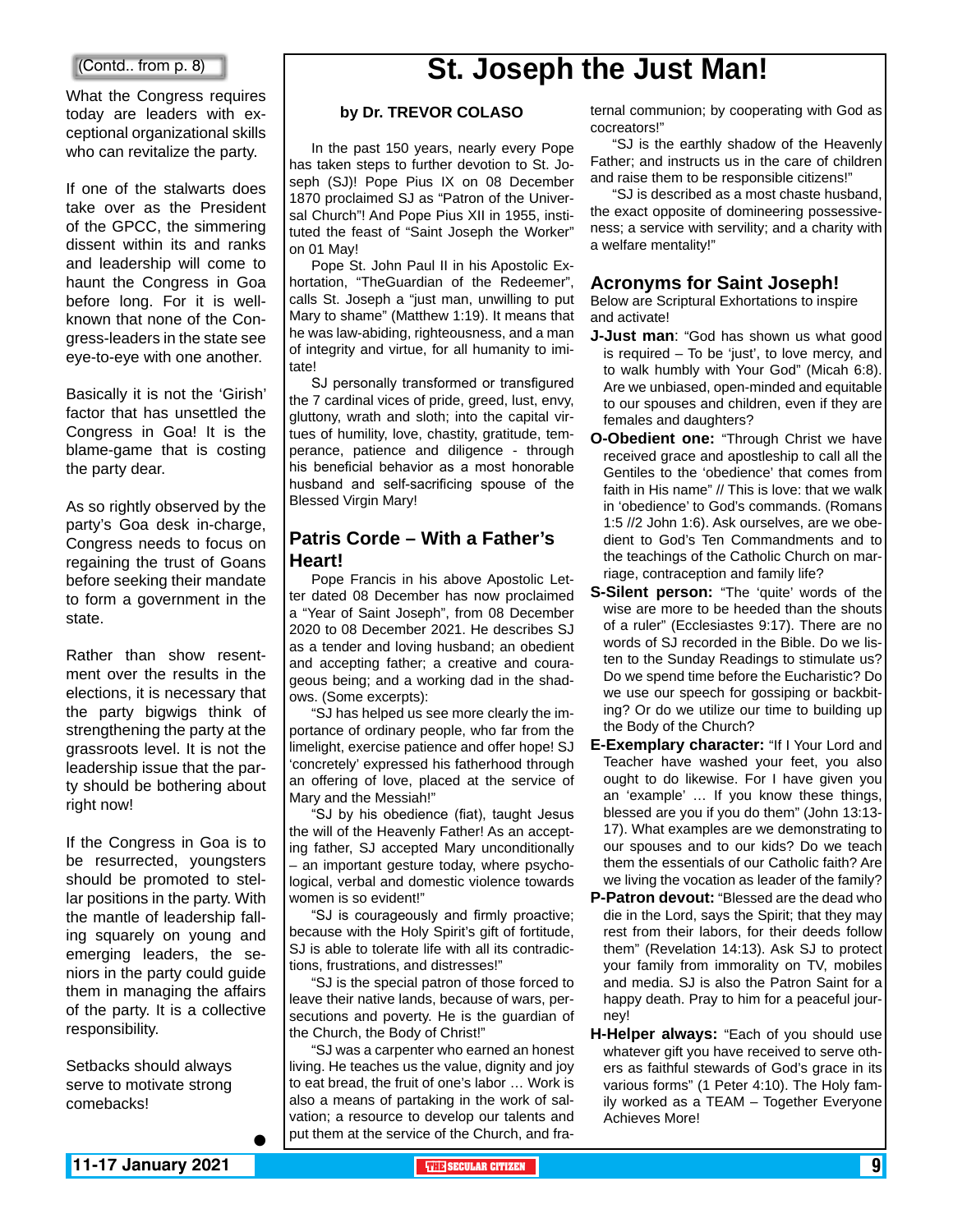# **It Was A Friendship, Mom, A Pure Emotion**.

(Contd.. from last issue)

"I was hesitating to come today."

"How sad! Why?"

"I just wanted to apply some balm on your forehead, Sonia, I am sorry for...

"Stop! You are not to say, 'sorry' to me." With the words she put her hand on his mouth and reclined on his chest.

Just then Vilas appeared at the door. Mummy was shocked, Somehow she uttered, "Vilas, you are back from the office? .. So early? What's the matter...?"

Vilas was boiling with anger. He could not digest the love scene. He fired all his salvos on Mummy.

 "Who gave the gold chain you are wearing on your birthday?"

"Uncle."

"And the sari you wore?"

"That's Prashant had bought with his first salary."

"Where did you go with uncle in the evening?"

"Oh! You are questioning me like a judge! I had gone to Dad's grave."

"Meena calls all these yarns!"

"You too? If it was not for uncle, Vilas, I would have been dead when you were just five!"

 "I have heard enough of your sacrifices. Stop this nonsense at once!"

"………"

"Mummy, Uncle, no one understands my predicament. Meena left the house

#### *A CHRISTMAS STORY*

for more than six months now. Do you know why? She abhors your relationship...Dada does not consider this a serious matter. I am sick of hearing rotten remarks in my friends' circle. All right Mummy, I have to make a choice between Meena and you…"

Vilas spoke very rudely and gave an ultimatum. Uncle intervened but he too got the final shot. Vilas told him directly, "Uncle, that's enough now. How long are you going to keep us indebted to you? Dada and I are both settled now. Why can't you leave us in peace? I am sorry to say, your paternalism in this house is unwanted now! Agreed you have saved our lives

> in our dire need; but so can't continue doing Arati to you all our life!" And receiving no reply he concluded, "Alright... I am leaving the house!"

"Wait, Vilas." Madhav was resolved, "In that case, I promise, I shall never step in this

house!" But Mummy could only cry and fall at the feet of Uncle.

Vilas walked out of the house.

Vilas left the house and began to live in a flat in the city booked by Meena herself. She could easily get it as she was working in the Mantralaya. "Mom should have sacrificed the relationship to save my marriage," Vilas thought to himself. It is ten years ago now. Since then he never saw the face of his Mummy. Last year she died. He did not attend her funeral. He was ashamed of her. This year Meena reminded him of the share of the house and property. It was her plan to come to her mother's place for Christmas and confront Prashant on the division of the property. She was afraid Prashant might swallow up the property. That's how they planned a week's holiday in Gopur.

It was 24th December, the last day of their stay in Gopur. In the morning Prashant sat with Vilas and all property matters were settled in an hour's time. Prashant showed a stamped paper document signed by Mother. The house was kept for Prashant and ten guntas of the land was awarded to Vilas! Meena was there to watch the transaction. Prashant made them feel at home and coaxed them to stay for the Christmas night. And they did stay because of the warmth they felt.

It became 6 in the evening. The village was noisy with crackers and bright with Christmas stars and lighting. Vilas was sitting in the hall. Just then, Prashant came there, lit a lamp in front of the framed photo of mother; stood with joined hands for a few seconds and went into the kitchen. He could not help wiping his eyes as he moved away. But that action moved Vilas' heart. Mother used to stand in the same manner before Daddy's photo every evening, with both of us. One day there was nothing to eat in the house. Mom was praying the rosary with both us. And Uncle Madhav came in. He had come with bread and butter!

The past scene let loose his emotions for his mother. He looked at her face brightened by the lamp. He noticed a book on the photo stand. That must be Mummy's Krist purana; she used to read it daily in the night ... Out of curiosity, he picked it up. It was mother's diary. Vilas was shocked. "When did Mummy write all these pages daily?" He asked himself. "After the children went to bed? ..." He opened it at random. It was 16th December 1985. The entry was addressed to Madhav. Vilas, for a moment, felt ants crawling over his body..... He felt like closing it with a slam. But ... He went on reading-



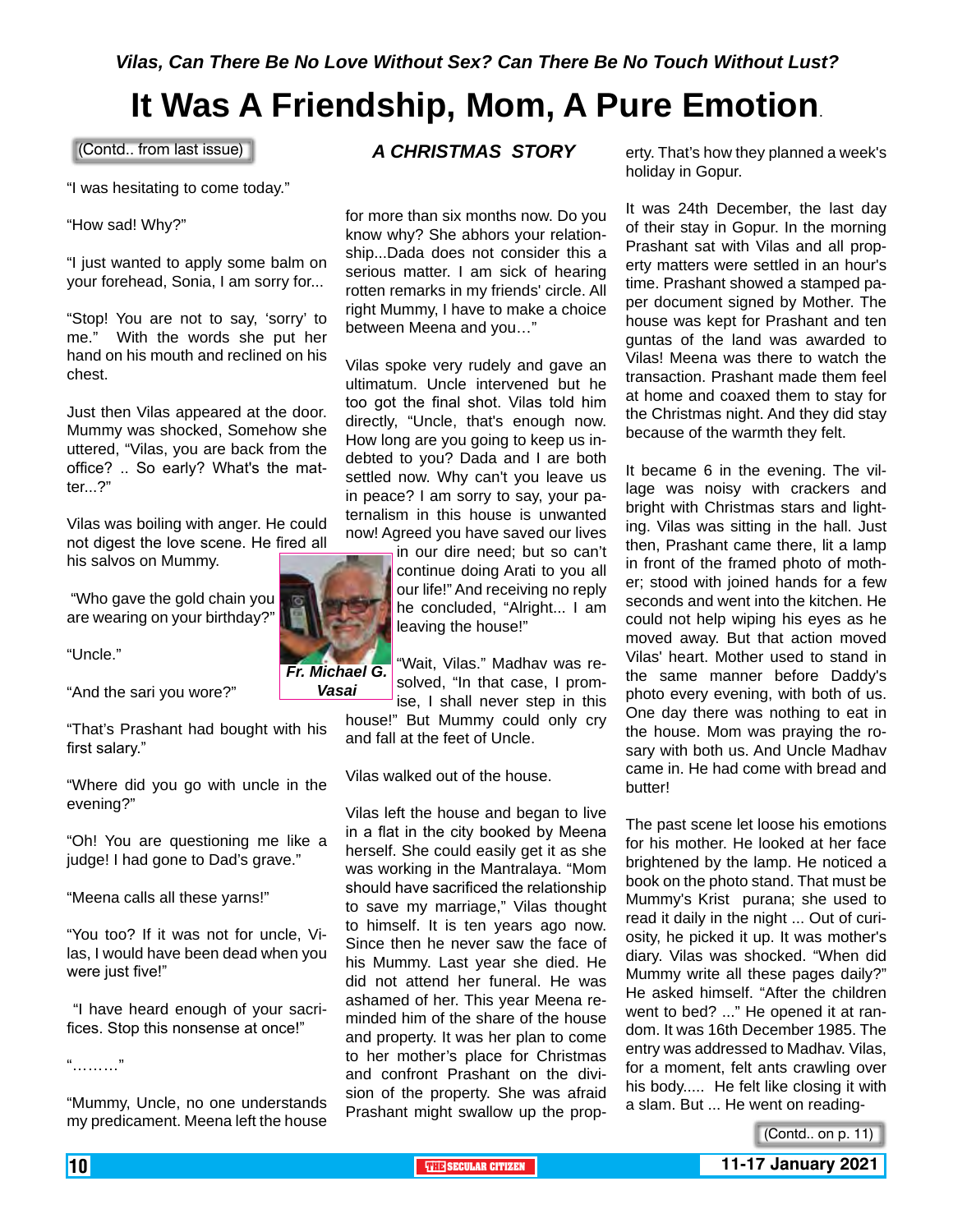#### (Contd.. from p. 10)

Dear Uncle Madhav,

I am sorry! Today you took my hand in yours to kiss and I pulled it away! Will you forgive me? ... So far we have never betrayed the trust our children have placed in us. Uncle, when my husband died, I was only 25. I was totally broken. At the burial ground itself, before all the relatives present, I fell in your arms and cried bitterly! I never felt anything wrong in it.

But today.... You are my supporter ... and even my friend. But we have observed the Lakshman-rekha. I long for your weekly visits. I always find them too short. Please, forgive me and do not stop coming ..your visits ..I live on them ...." Sonia.

The entry was a great revelation to Vilas. He said to himself.

"It was a friendship then. It was a pure emotion. Oh no! It saw too much evil in it.

Vilas turned the page of the diary, and began to read...

24th December 1985.

Dear Uncle,

Today it was a Christmas celebration; but it all got spoiled!..... You asked my pardon! How could you? I prevented you by putting my hand on your lips. Vilas saw us!... Vilas has left me. But you too? You did not even look behind once as you walked away ...! I remained sitting at the door till evening when Prashant came back from the office. Will you never come back? ...if so how can I live?-Sonia.

Mummy did not live long after that separation. As Vilas turned the page, he murmured I never understood you, Mummy ... sorry! But the next page was blank and the next one too ... and

the rest of the diary. `Dada!', Vilas shouted. He was so loud that everyone in the house rushed to the hall. "Why Dada, tell me. Why is there no entry in this diary after 24th December 1985? Mother never wrote anything further? ...

"No, Vilas... Your accusation was a heartrending blow to her. You left, and Uncle too stopped visiting us ... How could Mummy live? Vilas, can there never be love without sex? Can there never be touch without lust?"

 "O God, I am sorry!" Vilas broke down. "Dada, I misunderstood Mummy. I killed her because of my prejudice! Mummy, forgive me. He cried bitterly and loud. But Prashant just stood there; unmoved, as if unconcerned. Holding his hands Vilas cried out, "Hold me, Dada, hold me close to you..."

Prashant raised his arms mechanically and placed them on his back but there was no life, no warmth in his touch! The wound was deep. The loss was great. Prashant had lost in mummy's memory… Did St. Joseph not love Mary without sex? Did he not touch her in their entire married life, without lust? And yet Mary never lost her virginity! ...

It was midnight. The village dogs were crying. Even foxes were heard in a distance. The lamp before mother's photo was burning dimly but unwaveringly. Just then the Church bell rang to announce the birth of Jesus, the reconciler, the wonderful counsellor, mighty God, eternal Father, Prince of Peace!...

But Dada's hands were not gripping around Vilas yet …

## Jack of All Stall

### **Reliable House for Religious Goods**

Gloria Church Bldg., 263, Dr. Ambedkar Rd., Byculla, Mumbai - 400027

Tel.: 23725963, 23749358

Estd: 1951 Prop. B. D'Souza

## **Ringing out the old** (Contd.. from p. 5)

As we prepare to usher in the new year 2021, there is a feeling of uncertainty as we keep wondering what is in store for us in the year ahead .Will it be different from the present year or will it be a mixed bag of sadness, misfortune, hope and joy? The year 2020 has been a disastrous one, unprecedented in living memory, that has taught us to live with the new normal in a world turned upside down by the killer corona virus. Will 2021 also turn out to be the same or will we be witnessing a new springtime of hope and joy in our badly battered world. The possibilities are numerous. At the end of every year, It is customary to ring out the old and ring in the new by making and burning an effigy of the old man, meant to symbolize the unwanted baggage of troubles, misfortunes and sinfulness we have carried during the year. Let us hope that we will also be able to include Covid -19 in this year's unwanted baggage of misfortunes, to eliminate it once and for all, so that we all awaken to a happy and prosperous new year and a new normal, free of the burden of facial masks, social distancing, sanitizing, hand washing, and the scourge of Covid -19 and its mutating strains.

> *— A. F. Nazareth, Alto Porvorim, Goa*

Wedding Invitation, Christening, First Holy Communion, Mortuary Cards & Religious Goods Contact:

**David & Company** Rivendell House, 1st Floor, 650, J. S. S. Road, 2nd Dhobitalao Lane, Mumbai 400002 Tel.: 22019010 / 2205 7394 2206 0344 / 22079592

Email:davidprinters@gmail.com www.davidcompany.com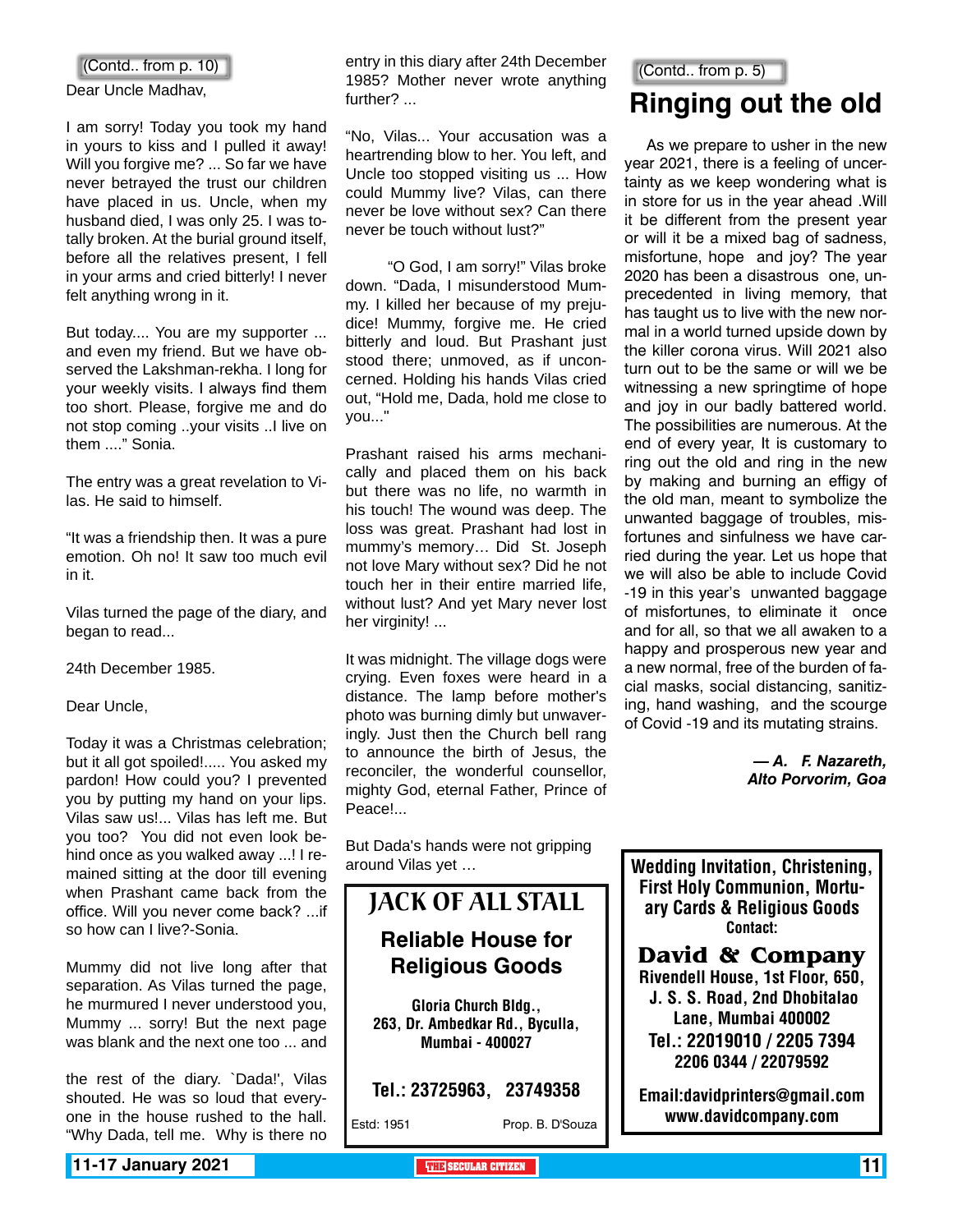A woman took an afternoon nap on New Year's Eve. When she woke up, she told her husband, "I just dreamed that you gave me a diamond ring for a New Year's present. What do you think it all means?" He replied, "Aha, you'll know tonight!" At midnight, her husband handed her a small gift-wrapped present. Excited, she opened it quickly, but was even more surprised: In it was a book titled 'The Meaning of Dreams.'

#### \*\*\*\*\*

Q: Teacher: Didn't I tell you to stand at the end of the line?

A: Student: I tried but there was someone already there!

#### \*\*\*\*\*

Why should you stand on just your left foot during the New Year's Eve countdown? So you start the New Year on the right foot.

\*\*\*\*\*

Did you hear about the guy who started fixing breakfast at midnight on Dec. 31? He wanted to make a New Year's toast!

\*\*\*\*\* Remember you can reset your resolutions on January 14th (Orthodox New Year) and January 25th (Chinese New Year). After that, even I can't help you.

#### \*\*\*\*\*

Patient - Doctor, doctor! My son has swallowed my pen, what should I do? Doctor - Use a pencil till I get there. \*\*\*\*\*

Why does Santa take presents to children around the world? Because the presents won't take themselves! \*\*\*\*\*

Teacher: Johnny. If I give you two rabbits and two rabbits and another two rabbits, how many rabbits have you got?

Little Johnny: Seven!

Teacher: No, listen carefully again. If I give you two rabbits and two rabbits and another two rabbits, how many rabbits have you got? Little Johnny: Seven!

Teacher: (Sigh) Let's try this another



way. If I give you two apples and two apples and another two apples, how many apples have you got? Little Johnny: Six.

Teacher: Good. Now if I give you two rabbits and two rabbits and another two rabbits, how many rabbits have you got?

Little Johnny: Seven!

Teacher: How on earth do you work out that three lots of two rabbits is seven?

Little Johnny: I've already got a rabbit!

\*\*\*\*\*

During a visit to the Leipzig Trade Fair a filthy rich oil sheik heard that there was a car with a delivery time of over ten years. Since Rolls Royce usually delivered more quickly than that, he thought it must be quite an exceptional car, which he would certainly have to have in his collection. Sight unseen, he made a request to order this Trabant. In Zwickau they were aware of this great honour, and the potential PR coup, so they immediately changed the running "Five-Year Plan" and arranged to send him the very next car off the line. The car reached the Emirates in a matter of weeks, instead of years. The happy oil sheik immediately called his friends together, opened the container, and exclaimed in surprise: "Gosh! They may have incredibly long delivery times, but at least they send you a plastic model in advance — and the best thing is you can even drive it!"

\*\*\*\*\*

#### **CEO Advice**

Morris had just been hired as the new CEO of a large high-tech corporation. The CEO who was stepping down met with him privately and presented him with three numbered envelopes....#1,#2,#3. "Open these if you run up against a problem you don't think you can solve," the departing CEO said.

Well, things went along pretty smoothly, but six months later, sales took a downturn and Morris was really catching a lot of heat. About at his wit's end, he remembered the envelopes. He went to his drawer and took out the first envelope. The message read, "Blame your predecessor."

Morris, the new CEO called a press conference and tactfully laid the blame at the feet of the previous CEO. Satisfied with his comments, the press -- and Wall Street -- responded positively, sales began to pick up and the problem was soon behind him.

About a year later, the company was again experiencing a slight dip in sales, combined with serious product problems. Having learned from his previous experience, the CEO quickly opened the second envelope. The message read, "Reorganize." This he did, and the company quickly rebounded.

After several consecutive profitable quarters, the company once again fell on difficult times. Morris went to his office, closed the door and opened the third envelope.

The message said, ..."Prepare three envelopes. \*\*\*\*\*

#### **The Shopkeeper**

A shopkeeper goes to the police to say that he has been robbed. A shoplifter came into his shop, he says, opened a packet of biscuits and ate some of them. Then the man just walked out without paying.

The police find the man and bring him in.

"I've done nothing wrong," he says. "The packet said `25 per cent extra for free, so I just ate the ones that didn`t cost anything". \*\*\*\*\*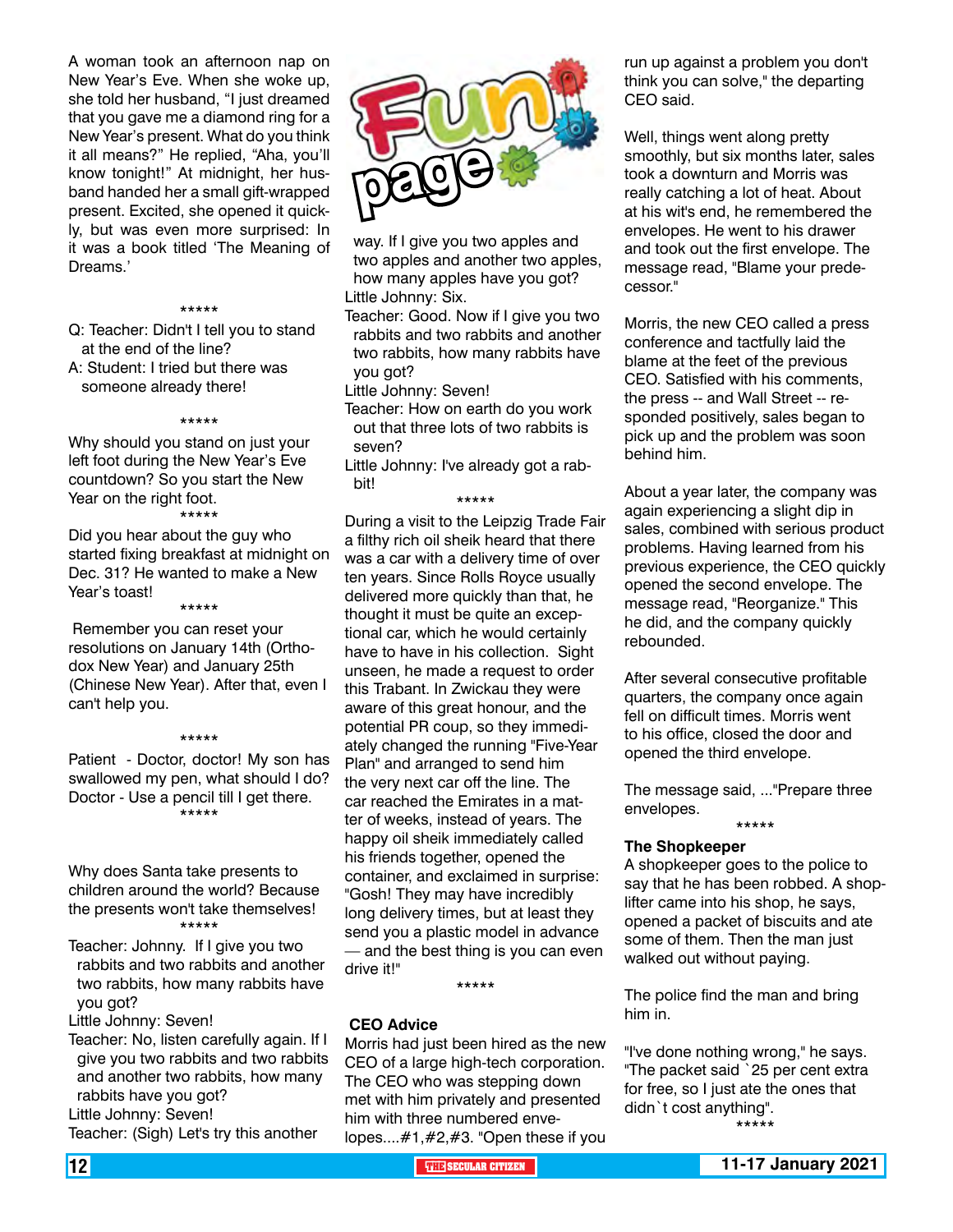# **Burning Of The Old Man In Mumbai On New Year's Eve**

#### *By Peter Castellino*

Bombay's Old Man / Old Man Gloom/ Grand Daddy a stuffed figure/ effigy sitting in a chair all alone with his favourite drink and a cigarette/ ci-



gar dangling from his lips or stitched to them and made from borrowed clothes overlooking the society building where he lives is burnt at midnight marking the ringing out of the old and the ringing in of the new and the death birth chain originated in Santa Fe , New Mexico in 1924 or from an infant born on January 1 turning old in a year 's and going away at the year's end carrying the burden of the year or from Guy Fawkes the 16th century Grand Daddy or Old Man is a custom also followed on the Konkan Coast from Bombay to Goa.

The lighting of the Old Man thus symbolizes the burning of all the sorrows and grievances of the old year .

Catholic enclaves of Byculla , Mazagaon , Dhobi Talao , Bandra , Mahim , Andheri had an effigy propped up before New Year's Eve with children taking a bag around for old clothes and contributions for their afters party with song and dance held after Midnight Mass when the figure

#### **Ingredients:**

- 5 tbsp cooking oil
- 6 cloves
- 1 star anise
- 20 black peppercorns
- 3-inch piece cinnamon stick
- 2 tsp cumin seeds
- 6 garlic cloves, minced
- 2-inch piece ginger, peeled and grated
- 5 tbsp vinegar
- 1 tbsp red chili powder
- 2 onions, thinly sliced
- 1 tsp salt
- 1 tsp sugar
- Puree of 400 gms tomatoes
- 1 kg sweet potatoes, peeled and cut into 1-inch chunks

#### **Method:**

- 1. Heat 1 tbsp of the oil in a large frying pan over medium heat. Once hot, add the cloves, star anise, peppercorns, cinnamon stick and cumin seeds. Fry for 2 minutes or until fragrant and toasted. Remove from the heat.
- 2. Place the spices in a spice grinder and grind them to a powder. Add in the garlic, ginger and vinegar, Grind again until the mixture forms a smooth paste. Remove to a bowl and stir in the chili powder.
- 3. Place the remaining oil in the same pan that you used to toast the spices. Add in the onions and saute for 15 minutes or until browned and caramelized. Add in the spice paste, salt, and sugar. Saute for a few minutes so that everything is well combined. Add in the tomatoes pulp along with 1 cup of water. Put a lid on the pan and cook for 5 minutes. Add in the sweet potatoes.
- 4. Bring to a boil and then lower the heat and simmer. Cook for 20 minutes or until the sweet potatoes are completely tender. Serve with yogurt and rice.



— Jubel, Shirley, Sweta D'Cruz, Dombivili, Mumbai

was set alight with rock salt and fireworks and later miss shapen men with paper masks or miss shapen Kasabs have replaced the Old Man who was shifted to new quarters or discarded.

At Teyuka Mansion Lalbaug's 12 nearby chawls and all buidings had their Old Man hanging it out for display 5 days before New Year stuffed with burrowed tailor's cloth scraps.

BPT Quarters Carnac Bunder children kept the tradition alive for 10 years and after the Old Man was burnt women sold Puri Bhaji , Vada Pavs and soft drinks for Rs 20 to Rs 25 per head.

On PD D' Mello Road the Old Man

had a Santa Claus made by slum dwellers and tied next to trees or lamp posts in 2s and 3 s but on in Carnac Bridge there were 6 of them .

IC Colony Borivali West children prefer to watch TV and the Old Man there was made by slum dwellers and there were 10 of them but now one cannot find even one of them - they were paraded in the streets.

In Marol only 1 Old Man was spotted and in Mazagaon attempts to revive the custom ended in failure .

Thus ends another tradition - but the past is a guide to the future and must not be ignored.

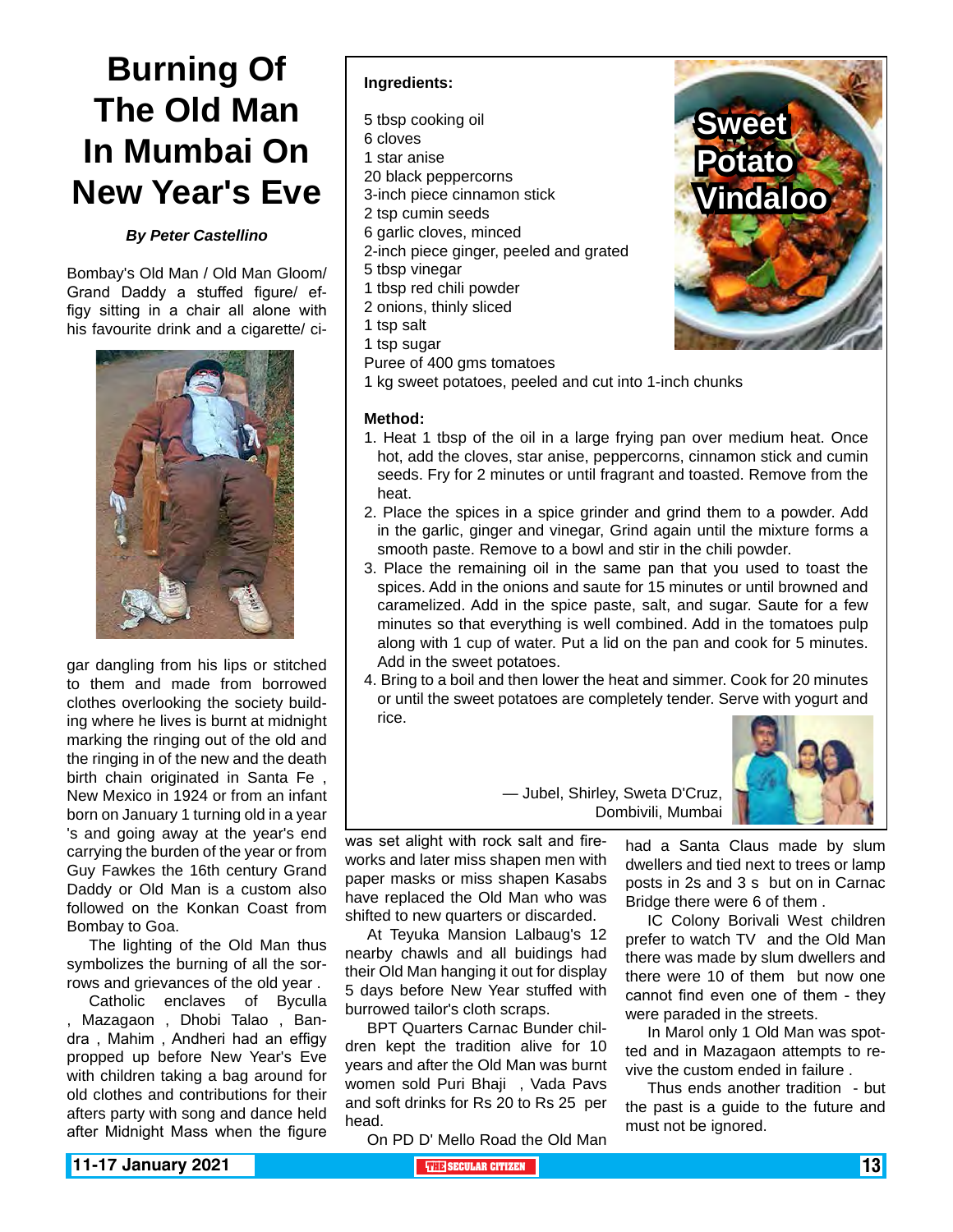Friendship with the Lord Jesus Christ is the best way forward for our children and teenagers, wherever they are, says Pope Francis in his encyclical. "No matter how much you live the experience of these years of your youth, you will never know their deepest and fullest meaning unless you encounter each day your best friend, the friend who is Jesus", writes the Pope. Friendship is one of God's most precious gifts to human beings. It is indeed a special grace of the Creator. "Friendship is so important that Jesus calls himself a friend: 'I do not call you servants any longer, but I call you friends' (Jn 15,15). Friendship with Jesus cannot be broken. He never leaves us, even though at times it appears that he keeps silent", adds Pope Francis. Talking to Jesus, as a friend talks to a friend, is the key to go forward in life. How many of our young people are brought up to live in friendship with Jesus? How many spend even a few moments with him in silence and prayer, when they have all the time in the world for entertainment and wasteful viewing of purposeless programs put out by the media, 24 x 7? Does not addiction to such activities only leave them restless and disoriented? Instead, would not some quality time spent, every day, in solitude, amidst the verdant gardens, hills and valleys or in a quiet chapel nearby, relishing the awesome Mystery 'in which we live and move and have our being', be the healthy tonic they need, bring peace of mind, a right orientation, and unfold the purpose of life, which all are so desperately seeking?

Youth who choose Jesus as their rolemodel and friend will soon discover that he is truly "The Way, the Truth and the Life", as he himself says to the Apostle Thomas (Jn 14,6). In whatever situation we find ourselves, whether in bondage to poverty, injustice, moral evils or deceptive ideologies, Jesus will show us the way forward to liberate ourselves and others. What is the real truth about our present situation? Jesus will reveal it to us, as it really is, and help us to see through the illusions of false promises and attractive deceptions. "The truth will make you free" (Jn

8,32), he says in John's gospel. What sort of life are we living? Is this the kind of life fit for children of God – mired in misery, mindless violence, deprivation of human rights, restlessness, uncertainty, fear, anxiety, hatred and empty illusions? Jesus assures us, "I came that they may have life, and have it abundantly" (Jn 10,10). It is he who has the wisdom and power to enlighten and help us to overcome all obstacles and struggle with courage to improve our present situation, however miserable and hopeless it might seem. In the New Testament and the Holy Eucharist we have his real presence amongst us to lead us to the fullness of life. "Come to me, all who labour and are heavy laden, and I will give you rest," he assures us (Mt. 11,28). (Contd.. from p. 2)<br>
sort of life are we living? Is this the kind<br>
endship with the Lord Jesus Christ of life fit for children of God – mired in

> Pope Francis ends his inspiring encyclical letter with the words: "Jesus is walking in our midst, as he did in Galilee. He walks through our streets, and he quietly stops and looks into our eyes. His call is attractive and intriguing. Yet today, the stress and quick pace of a world constantly bombarding us with stimuli can leave no room for that interior silence in which we can perceive Jesus' gaze and hear his call. In the meantime, many attractively packaged offers will come your way. They may seem appealing and exciting, although in time they will only leave you feeling empty, weary and alone… It is better to seek out that calm and quiet that enable you to reflect, pray, look more clearly at the world around you, and then, with Jesus, come to recognize the vocation that is yours in this world." A true, daily encounter with the Risen Lord Jesus, living in our midst (in the Eucharist, the Bible and the People of God), is the God-given answer to all the problems we face today -- especially for our young people seeking a brighter future and a worthwhile goal in life, which must essentially transcend this transitory and passing world of ours, and lead us beyond – to our ultimate end, the Creator Himself, as the great philosopher and Doctor of the Church, St. Augustine says, "Our hearts were made for you, O God, and they are restless until they rest in you."

# **& Kim**

#### **NEW YEAR, NEW LOOKS (PART 1)**

#### MONOCHROME LOOK:

The word "monochromatic" breaks down into two words: "mono" meaning single and "chromatic" meaning colour. A monochromatic look in makeup would consist of one colour for the eyes and the lips.

#### **1. Basic Browns:**

This colour works effectively on indian skin tone for smokey eye look. It adds a natural warmth to your face.

#### **2. Radiant Reds:**

If you're looking for a fun bold look for christmas, red is the answer! The excitement and energy in this colour will make you stand out.

#### **3. Pretty Pinks:**

Pink monochromes, will give you a flushed and fresh look.

(Tip: Applying blush and highlighter makes a monochrome look, look less raw, more finished)

Follow me on Instagram:

#### **THIS SECULAR CITIZEN**

News item, Articles, Stories, Opinion, interview, Poems, etc. can be sent by

WhatsApp: +91 9820485389

Email:

secular@sezariworld.com news@sezariworld.com seculardivo@gmail.com

#### by Post

**The Secular Citizen** 99, Perin Nariman Street, 1st Floor, Fort, Mumbai 400001

*<sup>—</sup>Kimberly Linhares*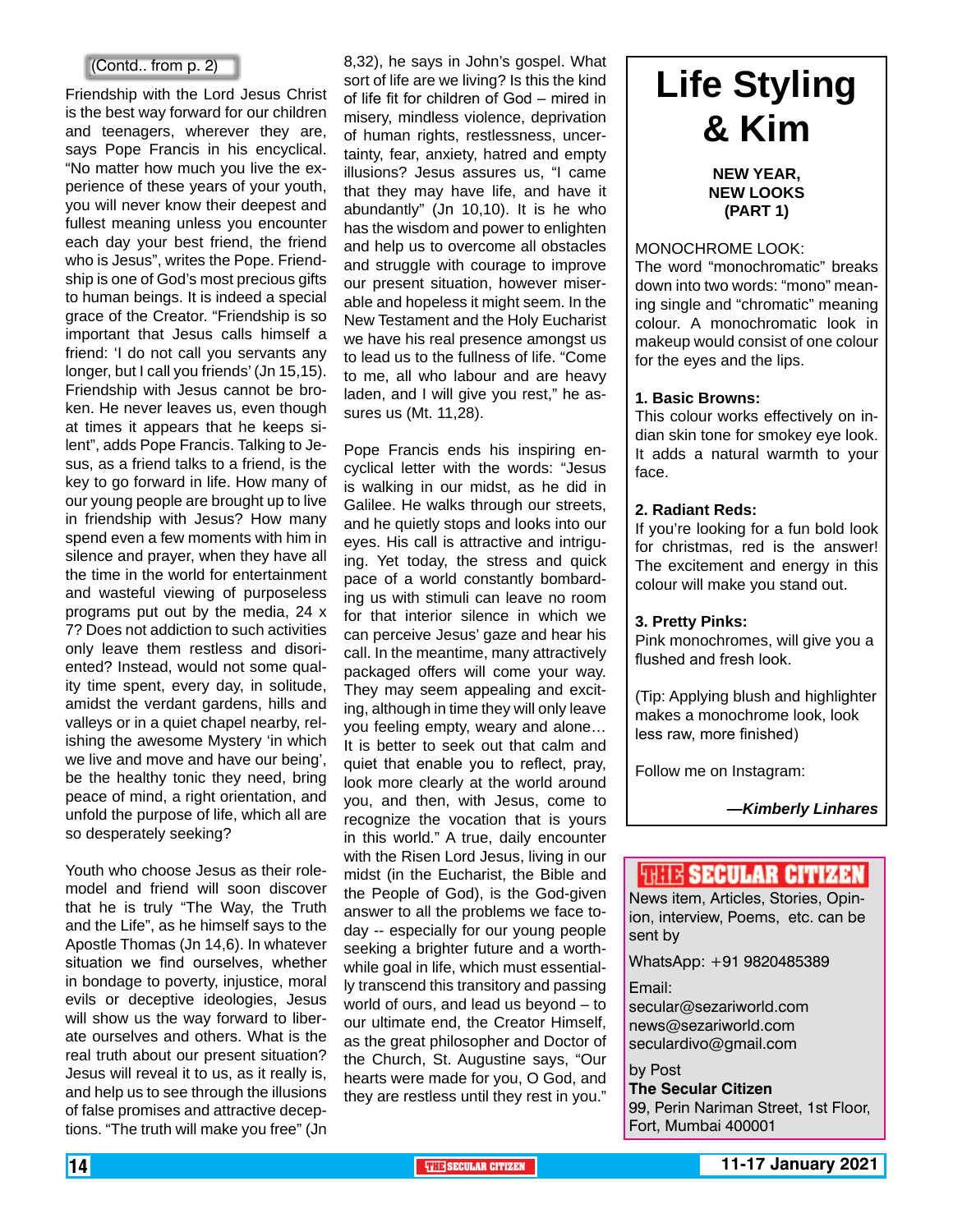# **New Year Resolutions-20-Twenty One Dreams And Aspirations**

- 1. Nothing is impossible" We can achieve something different from others. If you are a sportsman then you can take defeat and victory in the same spirit. Happiness happens to those who seek it. Winning is a habit as far as sports is concerned. Yes; you go for a winning mode, then only you can finish as a hard fought loser.
- 2. Don't think of today- Think about tomorrow and the day after. Stitch in time saves nine. Try to plug the loopholes and feel success in life. Saving is a very good habit and cultivate the same for rainy days. Small drops make an ocean true. Nationalised Banks are there to keep your small

savings and that sum grow and double to help you at the time of need.

3. Don't be Selfish: Live and let others also live. Metro city Mumbai is helping so many people to start their career and become rich in

record time. Thus so many people are coming to the Business capital to make their living more comfortable.

- 4, Learn to leave bad habits-The year 2021 is the best opportune moment to leave bad habits. Cigarette smoking is injurious to health as per the statutory warning message. However, so many people taste smoking and spoil their health in the process. Chewing Gutka and Tobacco and drinking habits can also be done away with grit and determination in the New Year.
- 5. Teaching is a good hobby-Inculcate the knowledge available with you to others Teachers play a very crucial role in imparting knowledge. We forget the teachers once we get a good living. Cricketers are helped



by coaches; but once they become superstars they forget the role of the coaches in bringing their career to limelight. Music teachers bring melody in the voice of the wards.

6. Respect Elders: Express gratitude to your parents, teachers and the patients. At one time or other we may also lie down with an ailment and we

need the help of others.

7. Try fast methods: be a sport and try to finish your work as early as possible and accept more work and help others and the institution. If your Institution grow, then you will also grow simul-

taneously.

- 8. Work is Worship: Play a key role in your sphere of work. If you are in retail Banking introduce new products in the New Year. You must think that you are the backbone and shoulder additional responsibilities.
- 9. Patient Listening; Listen to what others say. Improvise their views and make a successful suggestion. Give credit to the team members also instead of poking your nose alone.
- 10. Have Concern for others: Instead of thinking about you always give some attention towards poor, downtrodden people. After all you live to help others and that attitude is a great virtue.
- 11. Control your anger. People may irritate you with unwanted comments; but try to maintain composure and do a world of good to your institution and give attention to family values and traditions. After all anger will come and go but the name and fame you attained will also go with your anger.
- 12. Try to be a fitness freak- The retirement age of Government employees was increased from 58 to 60 and hence, try to fit with healthy habits.
- 13. Develop good Character" Our life span is short. During our time try to develop good character and try to adopt them in day to day life as well. After all, your character reflects your mind. Apply patience and perseverance to achieve your objectives and don't take hasty decisions and never look for short cuts to success.
- 14. Compliment People: Give respect and take respect. Appreciate a good song. Compliment a good knock by a batsman and encourage him. Stop talking discouraging words.
- 15. Aim of your life: In the best interest of your family you wish to have loving parents and loving children. After all, you will become old one day and your sons will have to look after you, the same way you looked after your parents. The love and affection is passed on from forefathers to our father, father to son etc.
- If you are able to get what is required for your life with the above good thinking you can lead a peaceful living for which, you maintain robust health, work with honesty and sincerity, have faith in God and that will give you peace of mind and try to instill confidence in your children because the future of India is in the hands of present children. We wish You A Happy New Year 2021

C.K. Subramaniam

**11-17 January 2021 THE THE THE THE** SECULAR CITIZEN **THE THE THE THE THE THE THE THE**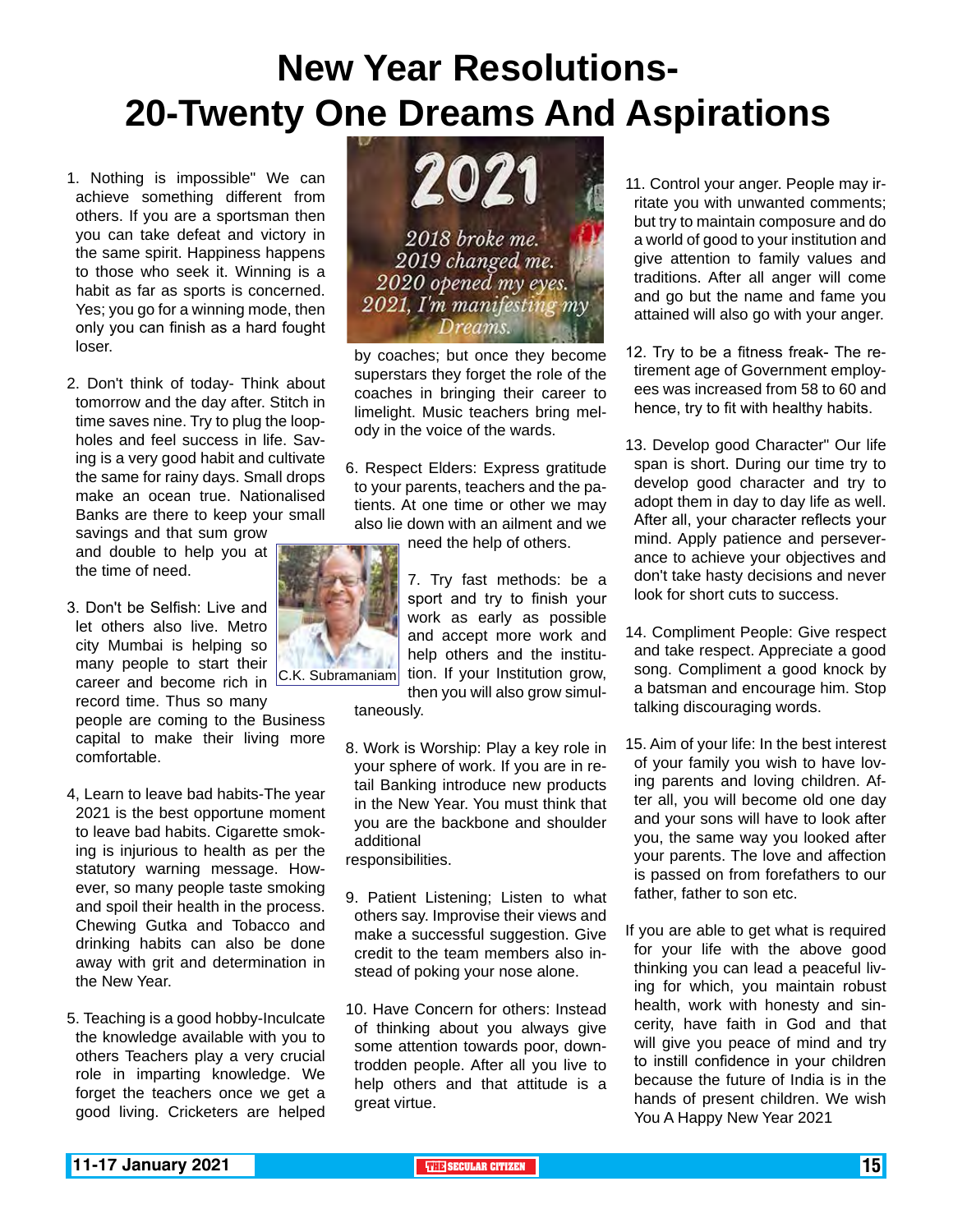# **Royal Christian Family MATRIMONIALS - GROOMS**

**7185. MUMBAI :** Goan Roman Catholic Bachelor, (Born in October 1984) Ht. 5' 10", Wt. 72 kgs, Wheatish Complexion,Edn. B.Com., working for Bank. Contact email :

spydee321@gmail.com

**7164. MANGALORE :** Mangalorean Roman Catholic Bachelor, (Born in May 1984 ) Ht. 5' 9", Wt. 65 kgs, Fair, Edn. ITI Course, working as a Techincian. Contact email :

rajesh.dsz15@gmail.com

**7180. U.K. :** Goan Roman Catholic Bachelor, (Born in September 1982) Ht. 6', Wt. 77 kgs, Fair, Edn. Chartered Accountant, Profession : Director Insurance Company. Contact email : russ\_dsouza@yahoo.com

**7159. MUMBAI :** Roman Catholic Bachelor, (Born in September 1982 ) Ht. 5' 5", Wt. 65 kgs, Ethical, Healthy, Simple, Sober, Wheatish, B.E. Software Engineer, works @ Mumbai, 9224335003,

mariosofttech@gmail.com

**7104. MUMBAI :** Mangalorean Roman Catholic Bachelor, (Born in August 1975), Ht. 5' 3", Wt. 95 kgs, Wheatish Complexion, Edn. H.S.C., working as a Office Assistant. Contact email :

agnelo.nazareth1975@gmail.com

**7175. MUMBAI :** Goan Roman Catholic Bachelor, (Born in July 1989) Ht. 5' 6", Wt. 74 kgs, Wheatish, Edn. B.Sc (H.C.M.) Hotel and Catering Management, 2nd Photographer /Merchandise Sales Dept., Contact email : osbertagneloalmeida@gmail.com **7157. PUNE :** Roman Catholic Bachelor, (Born in September 1990) Ht. 5'

6", Wt. 75 kgs, Wheatish Complexion, Edn. MBA (Marketing) & M.Com., working as a Senior Executive, Sales and Development. Contact email : amlahenry11@gmail.com

**7102. MUMBAI :** Mangalorean Ro-

#### **Important Notice**

Telephone no. of candidate will be printed only with the consent of members. For Tel. Nos. Please contact: +91- 9820473103 / 9820485389 or Email : royalchristianfamily@gmail.com man Catholic Bachelor, (Born in August 1988), Ht. 6' 1", Wt. 95 kgs, Wheatish Complexion, Edn. Masters, working for MNC. Contact email : am.pereira@rediffmail.com

**7172. MUMBAI :** Goan Roman Catholic Bachelor, (Born in August 1992 ) Ht. 6' 1", Wt. 90 kgs, Fair, Edn. Graduate, Diploma in Social Communications in Sophia and then done a Fellowship with Piramal House of Leadership. Working with an NGO - sports foundation. Contact eamil :

florencemendonca@rediffmail.com

**7152. MUMBAI :** Mangalorean Roman Catholic Bachelor, (Born in December 1989) Ht. 6', Wt. 70 kgs, Fair Complexion, Edn.B.Com., having business. Contact email :

emi\_dalmeida@yahoo.com

**6434. MUMBAI :** East Indian Roman Catholic Bachelor, (Born in November 1978), Ht. 5' 5", Wt. 50 kgs, Fair Complexion, Edn.MD, MS., Doctor by profession. Contact email :

rayanvincent@rediffmail.com **7168. USA :** US Citizen Goan Roman Catholic Bachelor, (Born in June 1985) Ht. 5' 7", Wt. 73 kgs, Fair, Edn. M.Sc., working for a Global Pharmaceutical Company. Contact email : Ispinto84@gmail.com

**7101. MUMBAI :** Mangalorean Roman Catholic Bachelor, (Born in April 1988), Ht. 5' 5", Wt. 68 kgs, Wheatish Complexion, Edn. Masters in Logestics doing part time MBA. Working as an Asst. Manager. Contact email : gracian.moras@gmail.com

**7165. MUMBAI :** Goan Roman Catholic Bachelor, (Born in October 1979 ) Ht. 5' 9", Wt. 63 kgs, Fair, Edn. B.Com., Post Graduation in Supply chain & Ship Management, working as an Ecommerce online support. Contact email : examiner4@yahoo.com

#### To Place Your Matrimonial Advertisement Call: +91 - 9820485389 or 9820473103

Check your email at least once a week. \* Members are requested to inform us when they are settled, so that publication of their details can be discontinued.

**7112. MUMBAI :** Converted Roman Catholic Bachelor, (Born in October 1970), Ht. 5' 7", Wt.80 kgs, Fair Complexion, Edn. B.Com., & Masters in International Journalism (UK). Looking for a bride below the age of 42 years (below 40 - 42 years) who is willing to raise a family. Contact by email : decemberwedding08@yahoo.com

**7100. MUMBAI :** Mangalorean Roman Catholic Bachelor, (Born in March 1987), Ht. 5' 7", Wt. 52 kgs, Fair Complexion, Edn. H.S.C., working as a Event Coordinator. Contact email : celeseinepereira@gmail.com

**7136. HYDERABAD :** Anglo Indian RC Bachelor, (Born in July 1988) Ht. 5' 8", Wt. 80 kgs, Wheatish Complexion, Edn. Post Graduate, having own business. Contact email :

phillipctocher@gmail.com

**5996. MUMBAI :** RC Bachelor (Born in November 1974) / 5'8", B.E., working in Senior position reputed IT firm. Seeks alliance from R.C. spinster educated good family background Pl. reply with photograph and details to keithcardozo@hotmail.com OR 9820338755

**6198. MUMBAI :** Mangalorean Roman Catholic (Born in October 1969), Ht. 5' 10", Edn. B.Com., good personality, hailing from God fearing, cultured family, issueless, divorcee by mutual consent, working for Cruise Liner in U.S.A., as Security Supervisor, well settled in Mumbai, Seeks suitable match. Contact email :

dsouzamalcolmneil@gmail.com. Phone/SMS 09480157258

**6250. MUMBAI :** East Indian Roman Catholic Bachelor, (Born in January 1974), Ht.5' 8", Wt. 76 kgs, Wheatish Complexion, Edn. B.A., working as a Manager. Contact email : cardoz.clint@gmail.com OR 9833563182

**If not settled within a year, renew your membership atleast two months in advance to continue the service uninterrupted.**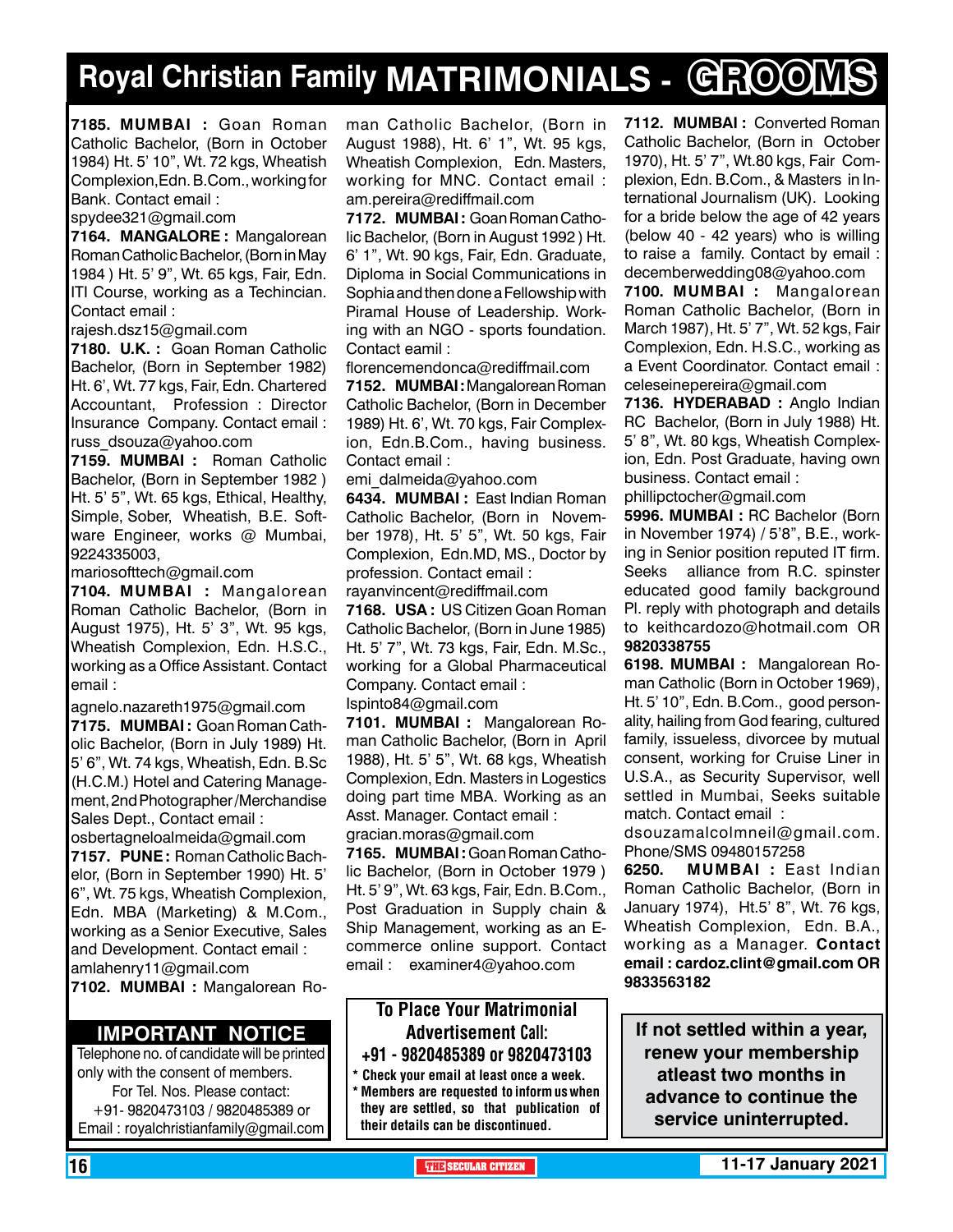# **Royal Christian Family MATRIMONIALS - BRIDES**

**7081. MUMBAI :** Goan Roman Catholic Spinster, (Born in April 1993), 5' 3", Wt. 55 kgs, Wheatish Complexion, Edn. Masters of Dentistry (MDS), Dental Surgeon, Doctor by profession. Contact email :

carlferns93@gmail.com

**7014. MUMBAI :** Mangalorean Roman Catholic Spinster, (Born in September 1992), Ht. 5' 1", Wt. 45 kgs, Fair Complexion, Edn. MMS (Finance) working as a Finance Executive in Limited Company. Contact email : eva\_hpereira@rediffmail.com

**6860 MUMBAI :** Goan Roman Catholic Spinster, (Born in October 1991), Ht. 5' 4", Wt. 55 kgs, Wheatish Complexion, Edn. B.M.M. (Mass Media), working for IT in MNC. Contact email : lgp1891@gmail.com

**7186. MUMBAI :** Mangalorean Roman Catholic Spinster, (Born in July 1991), Ht. 5' 1", Wt. 40 kgs, Wheatish Complexion, Edn. B.Sc., working for an MNC. Contact email : dyna911@gmail.com

**7160. MUMBAI :** Mangalorean Roman Catholic Spinster, (Born in September 1988), Ht. 5' 7", Fair Complexion, Edn. BMS, working as a Senior Merchandiser in a Global Retail Company in Dubai. Contact email : prislobo10@gmail.com

**7095. MUMBAI :** Goan Roman Catholic Spinster, (Born in December 1992), Ht. 5' 3", Wt. 55 kgs, Wheatish Complexion, Edn. M.Com + Import Export Certificate Course, working as a Billing Assistant in Well known Hospital. Contact email :

perpetualdias7@gmail.com **7091. MUMBAI :** Mangalorean Ro-

man Catholic Spinster, (Born in March 1990), Ht. 5' 2", Wt. 44 kgs, Wheatish Complexion, Edn. MBA PGDM, working as an Assistant Manager Presales for a multinational firm. Contact email : priyaquadras@gmail.com

**Royal Christian Family Helps In Choosing The Right Life-Partner Serving Since 41 Years** **7089. MUMBAI :** Goan Roman Catholic Spinster, (Born in January 1978), Ht. 5', Wt. 70 kgs, Fair Complexion, Edn. M.A., Government employee. Contact email :

celinefernandes2014@gmail.com

**7103. MUMBAI :** Mangalorean Roman Catholic Divorcee (Separated), (Born in October 1989), Ht. 5', Wt. 62 kgs, Wheatish Complexion, Edn. B.Com.,working as a HR. Contact email :

mail2tinafernandes@gmail.com

**7093. MUMBAI :** Gujarati Roman Catholic Spinster, (Born in July 1982), Ht. 5' 2", Wt. 50 kgs, Wheatish Complexion, Edn. B.Com., working for Private Bank. Contact email : annie.waghela@gmail.com

**6741. MANGALORE :** Mangalorean RC spinster, 26 years, 5' 3", Doctor, Qualification : MD. Very fair and beautiful. Belongings to an affluent business family. Email : sona68500@gmail.com **7087. DUBAI :** Goan Roman Catholic Spinster, (Born in July 1983), Ht. 5' 3", Wt. 64 kgs, Wheatish Complexion, Edn. B.Com., workaing as a Customner Support in Dubai. Contact : escatravasso@gmail.com

**7126. U.S.A. :** Mangalorean Roman Catholic Spinster, (Born in January 1992) from Mumbai, Ht. 5' 7", Wt. 60 kgs, Fair Complexion, Edn. B.E. (Computers) from Mumbai, M.S. (Information Systems) from US. Possesses H1B visa and is working as a Technical Analyst with an MNC in USA. Contact email : wilfyjoy1315@gmail.com or call +91 98603 02527 / + 91 9970172527 **7060. MUMBAI :** East Indian Roman Catholic Spinster, (Born in February 1983), Ht. 5' 4", Wt. 50 kgs, Wheatish Complexion, Edn. B.Com., Diploma in Finance from NMIMS, Diploma in B, Self employed. Contact email : vianneyde2k@yahoo.com

**7086. MUMBAI :** Mangalorean

#### **Important Notice**

Telephone no. of candidate will be printed only with the consent of members. For Tel. Nos. Please contact: +91- 9820473103 / 9820485389 or Email : royalchristianfamily@gmail.com

Roman Catholic Spinster, (Born in March 1991), Ht. 5' 8", Wt. 62 kgs, Wheatish Complexion, Edn. 12th + Hotel Management Graduateion. working as a Developer Manager in Insurance Company. Contact email : samanireena05@gmail.com

**7080. MUMBAI :** Goan Roman Catholic Spinster, (Born in July 1991), 5' 5", Wt. 78 kgs, Wheatish Complexion, Edn. M.Com., working as an Accountant. Contact email : fernandesronita25@gmail.com

**7066. MUMBAI :** Mangalorean Roman Catholic Spinster, (Born in June 1987), Ht. 5' 4", Wt. 78 kgs, Fair Complexion, Edn. B.E., (EXTC) M.S. (International Business Management), working as a Consulting Manager. Contact email :

l2018anselm@yahoo.com

**7076. MUMBAI :** Goan Roman Catholic Spinster, (Born in May 1975), 5' 7", Wt. 55 kgs, Fair Complexion, Edn. B.Com., MBA., working as a Senior Executive. Contact email : tednvir@gmail.com

**7085. MUMBAI :** Mangalorean Roman Catholic Spinster, (Born in January 1989), Ht. 5' 5", Wt. 47 kgs, Fair Complexion, Edn. MCA. working as a Banking service professional in private sector. Contact email :

dorinbaretto27@gmail.com

**7128. MUMBAI :** Affluent business family R.C. East Indian Spinster, (Born in 12-04-1988), Ht. 5' 2", very beautiful and pretty. Edn. MS General Surgeon, Doctor by profession. Contact email : drvd2019@gmail.com

**Registered members can publish their ad in all the 50 issues in a year for Rs. 8000 only.**

If you wish to publish your matrimonial classified advertisement in all the 50 issues in a year, you can do so for an amount of Rs. 8000 only.

#### To Place Your Matrimonial Advertisement Call:

- +91 9820485389 or 9820473103
- Check your email at least once a week. Members are requested to inform us when they are settled, so that publication of their details can be discontinued.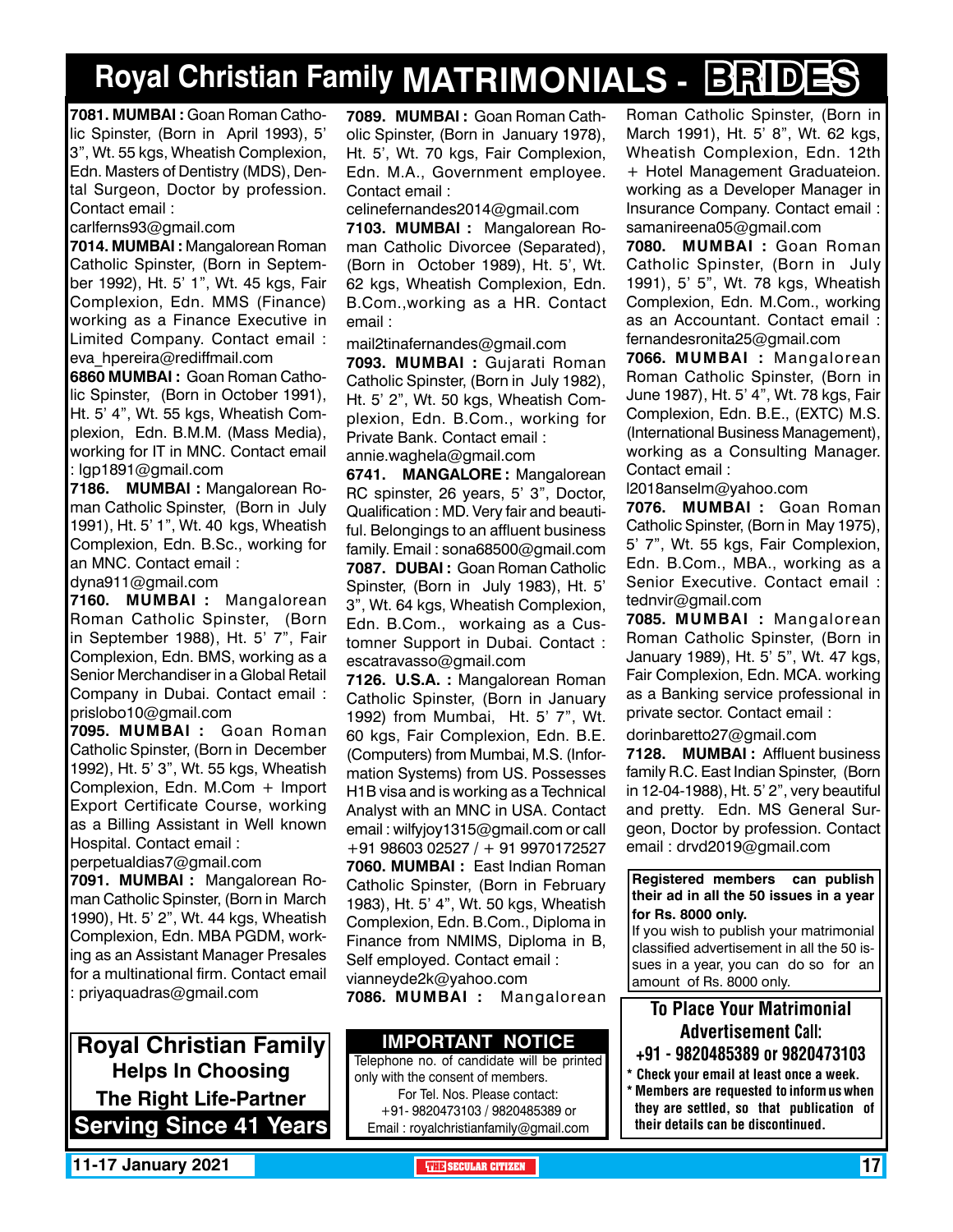# **Daring Nun**

#### **(Bl. Sara Salkahazi)**

#### *By Fr. F. M. Britto*

s a fun-loving child, she played<br>
more with boys; as a youth, she<br>
became a chain-smoker; and<br>
as adult, an atheist. Though unwillingly more with boys; as a youth, she became a chain-smoker; and nuns admitted this formerly engaged lady into their religious congregation, on the following year they refused the renewal of her religious vows. Today Sara Salkahazi is venerated as a Blessed and is on her way to the Altar.

As the second child of three children to affluent Leopold and Klotild, Sara was born in Kassa, Hungary (now Kosice, Slovakia) on May 11, 1899. When she was two, her father died. Since the German origin family had owned Hotel Salkahaz in Kassa, they could maintain their social status. Playing more with boys, the intelligent, high-spirited Sara was strong willed, a mind of her own but with deep social sensitivity.

 Earning an elementary school teacher's degree, she taught the children for a year. To become aware of the poor people's problems, she worked as a bookbinder's apprentice and then in a millinery shop. Becoming a journalist, Sara edited the official paper of the National Christian Socialist Party of Slovakia, focusing on women's social problems. Far from being devout, she even flirted with atheism. She was engaged to be married, but she broke off the engagement.

When the 30 years old Sara went to join the new Congregation of the Sisters of Social Service, they were reluctant to accept this chain-smoking professional journalist. Finally they took her in 1929 and on the following Pentecost Sara professed her first vows. Assigned at the Catholic Charities Office in Kosice, she supervised charity works, managed a religious bookstore, published the periodical Catholic Women and even cooked for the inmates. All these works burnt her out at the end of

#### the day.

Her sisters misunderstood her enthusiasm as a show off. Doubting her vocation, on the following year the superiors refused her to renew the vows or wear the religious habit. The deeply hurt Sara considered leaving. Yet she decided to remain faithful to the One who called her. After a year they allowed her to renew and she made her final vows in 1940, taking as her motto: "Here I am; send me" (Isaiah 6:8).

The Catholic Bishops' Conference of Slovakia requested her to organize the various Catholic women's groups into a National Catholic Women's Association. As the national director of the Catholic Working Girls' Movement, she had under her nearly 10,000 members in 230 local groups in 15 dioceses nationwide. Sara built the first Hungarian college for working women near Lake Balaton.

Despite dangerous circumstance, she dared to provide safe shelter to Jews hunted by the Hungarian Nazi Party, proving them food, cheer and training courses. But betrayed by a woman working in the house, the Hungarian pro-Nazi Arrow Cross Party took these Jews as prisoners. Sara was not in the house then. At noon she was returning on foot with another sister from another Girls' Home. She saw from far the armed Nazis standing in front of the house. Though she could have fled, she dared to proceed and owned the responsibility by introducing herself as the in-charge of the home.

As the captors led her out, she stepped into the chapel to quickly pray before the Crucified Christ. That cold night on Dec 27, 1944 they lined up the 45 years old Sister Sara, her friend, one Christian and four Jewish women on the bank of the Danube River. Sara knelt down to pray. Stripping them naked, the Nazis shot them dead and tossed their bodies into the freezing River. Her body was never recovered.



*Bl. Sara Salkahazi*

She had thus saved nearly hundred Jews from the Nazis. She became the first martyr of that Religious Congregation founded in 1923. Though the Congregation had saved nearly 1000 Jews, no other nun was harmed. Remembering her martyrdom and saving hundreds of the persecuted Jews, every year on that night the nuns, accompanied by many devotees and Jews, take a candle march on that spot.

Pope Benedict XVI declared Sister Sara a Blessed on September 17, 2006. Hers was the first beatification to take place in Hungary nearly after 1000 years. When she gets canonised, Sara Salkahazi will become the first non-royal Hungarian female saint.

At the Beatification Mass, Jewish Rabbi Josef Schweitzer spoke of Sara, "I know from personal experience how dangerous and heroic it was in those times to help Jews and save them from death. Originating in her faith, she kept the commandment of love until death."

The national director of the Anti-Defamation League, Abraham H. Foxman, who had been earlier saved from a holocaust by his Polish Catholic nanny, remarked, "It is unfortunate that there are not many individuals like Sister Sara. But her example must be held up to demonstrate how lives can be saved when good people take action to confront evil."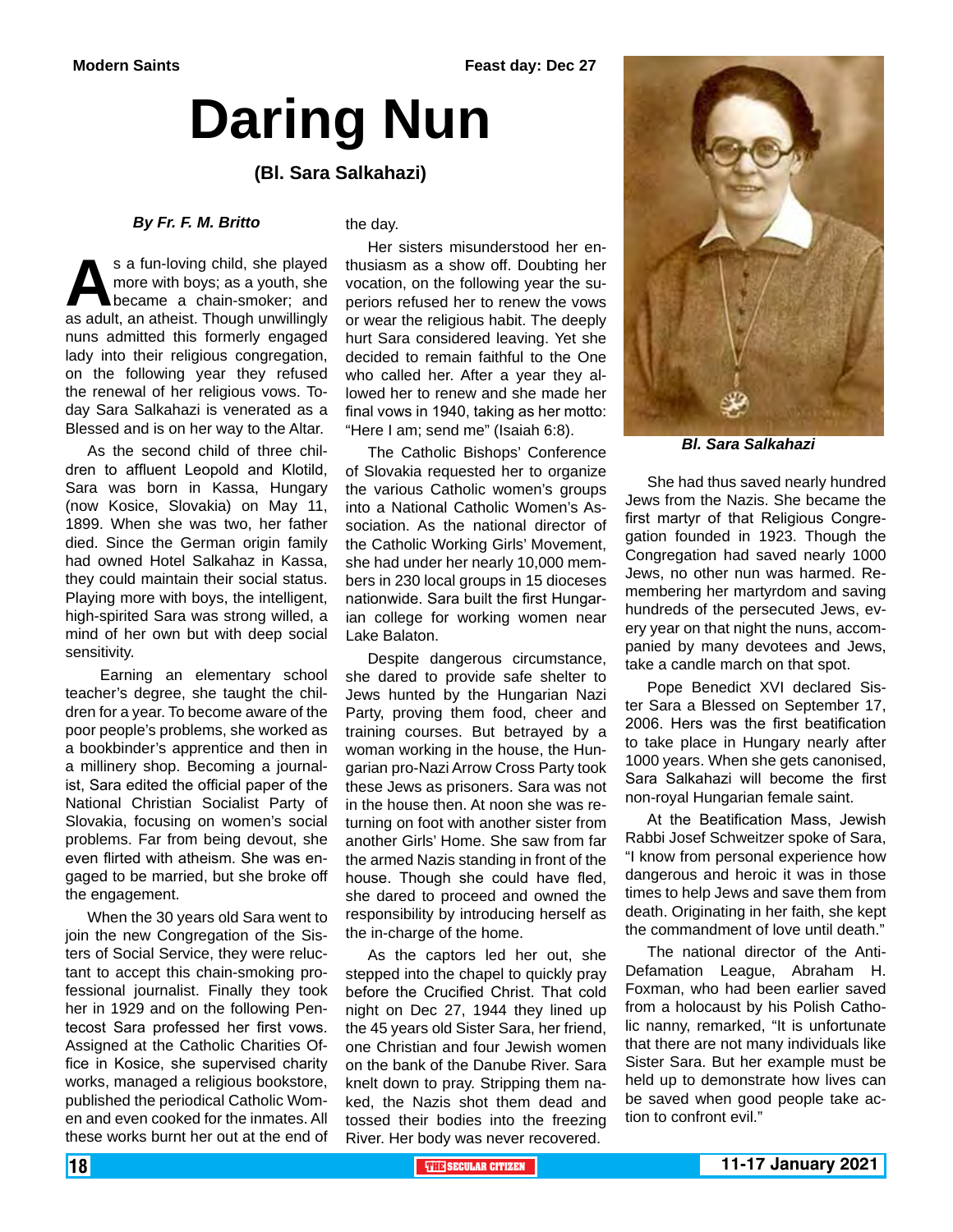## **Happy New Year, 2021**

 New Year is celebrated all over the world with great fun and enthusiasm. It is a special day for people as this day is the beginning of the new year and they welcome the upcoming year in their way. People start the preparations for the new year celebration many days in advance. They buy new clothes, gifts and many other new things from the market.

 Champagne toasts and countdown parties on New Year's Eve is famously known for its rowdy, fun-filled festivities honouring the start of the new calendar, and is one of the most celebrated holidays around the world. But did you know that the start of the New Year wasn't always celebrated on January 1, or that it was first commemorated with a festival lasting a total of 11 days?

 .Despite the countless New Year's Eve parties you've attended and the million resolutions you've made (but

not kept) every year, there are probably a lot of New Year's history facts you don't know — particularly when it comes to how the holiday's most famous traditions first started. So before you ring in 2021 with a glass of champagne, take a look back at the fascinating history behind the holiday.

 .According to history, the earliest recorded celebration to honour the new year is believed to date back some 4,000 years — in 2,000 B.C. — to ancient Babylon. For these Mesopotamians, the beginning of the New Year was heralded by the first new moon after the vernal equinox — which took place around late March — and was celebrated with a huge 11 day festival called Akitu, which involved a different ritual on each of its days. The holiday celebrated the mythical victory of the sky god Marduk over the sea goddess Tiamat, and also involved the act of either crowning a new king or allowing the old king to continue his rule. Either way, this 11-day festival would probably have put our current New Year's Eve parties to shame.

 Though the date of New Year's Day is obvious to us now, the holiday wasn't always celebrated on January 1. Throughout time, different cultures and civilisations typically welcomed the New Year during a significant astronomical or agricultural event — like the Romans who celebrated in March, following their lunar cycle — until 46 B.C., when the emperor Julius Caesar introduced the Julian calendar. Honouring the month's namesake

## **Lions Clubs International (District 3231-A2) Celebrated Christmas 2020**



Lions District 3231-A2 organised 'Christmas Celebration 2020' on 19th Dec. 2020 at Ramada Hotel, Mahape Navi Mumbai. It was organised under the Chairmanship of PMJF Lion Trevor Martis of Lions Club of Kanjur Marg. Rev. Fr. Felix D'Souza was the Special Guest and delivered the Christmas message.

Chief Guest for the occasion was Dist. Governor PMJF Rakesh Chaumal. The program was co ordinated by Lion William Sequeira and Lion Jude Lobo. Keeping Corona in mind only 125 Lions were participated.



Janus — the Roman god of beginnings whose two faces allowed him to look simultaneously into the past and the future — Caesar instituted January 1 as the first day of the year. On this newly-dated holiday, the Romans celebrated not only by offering sacrifices to Janus, but also by exchanging gifts, attending parties, and decorating their homes with laurel branches.

 Today, New Year is celebrated in different ways all around the world — but in many countries, the holiday starts on the evening of December 31 and continues well into the early hours of January 1. Typical New Year's traditions range from

enjoying foods thought to bestow good luck to making resolutions for the coming year — a practice that's actually thought to have originated from the ancient Babylonians. And what about that age-old tradition of kissing your loved one at the stroke of midnight?

 Many of us have forgotten that New Year is not only a time for revelry but also for reflection.

The burning of the effigy at the stroke of midnight on New Year's Eve signifies the end of the old year and the beginning of a new one.